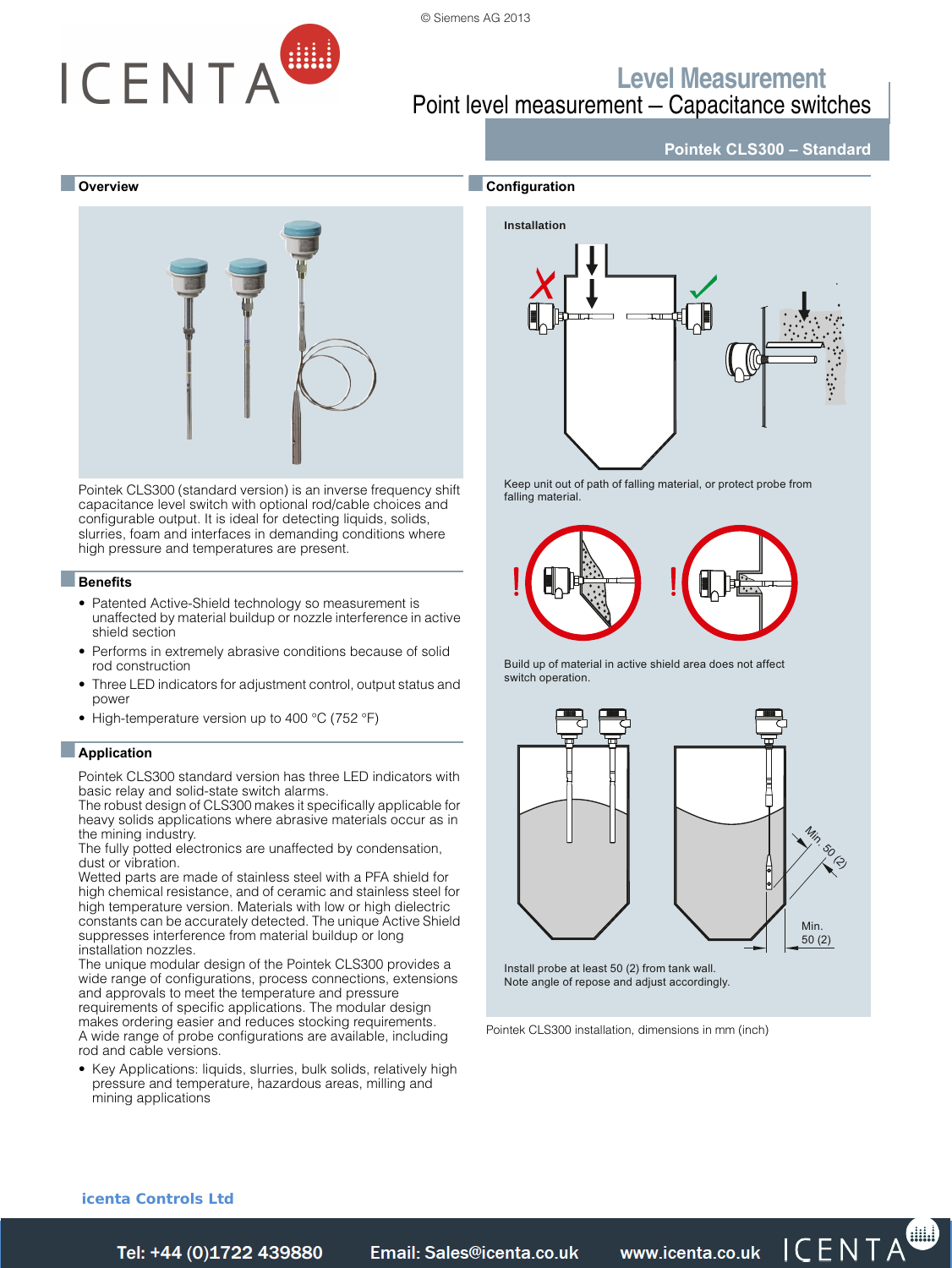#### **Pointek CLS300 – Standard**

| Inverse frequency shift<br>capacitive level detection                                                            |
|------------------------------------------------------------------------------------------------------------------|
|                                                                                                                  |
| Change in picoFarad (pF)                                                                                         |
|                                                                                                                  |
| 1 SPDT Form C relay<br>$\bullet$ 30 V DC<br>$\bullet$ 250 V AC                                                   |
| $\bullet$ 5 A DC<br>$\bullet$ 8 A AC                                                                             |
| • 150 W DC<br>• 2 000 VA AC                                                                                      |
| 160s<br>Galvanically isolated<br>Against reversed polarity (bipolar)<br>$\bullet$ 30 V DC<br>· 30 V peak AC      |
| 82 mA<br>$<$ 1 V, typical at 50 mA<br>160s                                                                       |
|                                                                                                                  |
| 1 % change in actual<br>capacitance                                                                              |
| 0.2 % of actual capacitance value                                                                                |
|                                                                                                                  |
| Indoor/outdoor                                                                                                   |
| $-40$ $+85$ °C (-40 $+185$ °F) <sup>2)</sup>                                                                     |
| Liquids, bulk solids, slurries and<br>interfaces, and applications with<br>viscous materials                     |
| Min. 1.5                                                                                                         |
| $-40$ +200 °C (-40  +392 °F) <sup>2)</sup><br>$-40+400 °C (-40+752 °F)$<br>$-1 +35$ bar g<br>(-14.6  +511 psi g) |
|                                                                                                                  |

| Design                                                                                |                                                                                                                                 |
|---------------------------------------------------------------------------------------|---------------------------------------------------------------------------------------------------------------------------------|
| Material (enclosure)                                                                  | Powder-coated aluminum with<br>gasket                                                                                           |
| Degree of Protection                                                                  | Standard: Type 4/NEMA 4/IP65<br>Optional: Type 4/NEMA 4/IP68                                                                    |
| Cable inlet                                                                           | 2 x M20x1.5 thread<br>(option: $2 \times \frac{1}{2}$ " NPT conduit entry<br>including 1 plugged entry)                         |
| <b>Controls and displays</b>                                                          |                                                                                                                                 |
| Displays                                                                              | 3 LEDs, for probe status,<br>output status and power supply                                                                     |
| Potentiometers                                                                        | 2 potentiometers for time delay<br>and sensitivity                                                                              |
| Switches                                                                              | 5 DIP switches for delay on/off,<br>fail-safe high/low, time delay<br>test/adjust, high/low sensitivity,<br>test delay settings |
| Power supply                                                                          |                                                                                                                                 |
| Supply                                                                                | 12  250 V AC/DC, 0  60 Hz,<br>galvanically isolated, 2 W                                                                        |
| <b>Certificates and approvals</b>                                                     |                                                                                                                                 |
| General Purpose                                                                       | CSA, FM, CE, C-TICK                                                                                                             |
| Flameproof Enclosure with IS Probe                                                    | ATEX II 1/2 G EEx d[ia] IIC T6T1<br>ATEX II 1/2 D T100 °C                                                                       |
| Dust Ignition Proof with IS Probe                                                     | ATEX II 1/2 D T100 °C<br>CSA/FM Class II, Div. 1,<br>Groups E, F, G<br><b>CSA/FM Class III T4</b>                               |
| Explosion Proof Enclosure with<br><b>IS Probe</b>                                     | CSA/FM Class I, Div. 1,<br>Groups A, B, C, D<br>CSA/FM Class II, Div. 1,<br>Groups E, F, G<br>CSA/FM Class III T4               |
| Marine                                                                                | Lloyds Register of Shipping,<br>Categories ENV1, ENV2 and<br>ENV <sub>5</sub>                                                   |
| <b>Overfill Protection</b>                                                            | WHG (Germany)<br>VLAREM II (Belgium)                                                                                            |
| Others                                                                                | Pattern Approval (China)                                                                                                        |
| $\frac{1}{1}$ When eperation is in erece elegating as bezardeus, aboaring restriction |                                                                                                                                 |

1) When operation is in areas classified as hazardous, observe restrictions according to relevant certificate. See also Pressure/Temperature curves starting on page 4/60.

<sup>2)</sup> Thermal isolator is used if process connection temperature exceeds 85 °C (185 °F).

3) Pressure rating of process seal is temperature dependent. See Pressure/Temperature curves starting on page 4/60.

#### **icenta Controls Ltd**

Tel: +44 (0)1722 439880 *Telail: Sales@icenta.co.uk* www.icenta.co.uk  $\mathsf{ICENTA}^{\bullet}$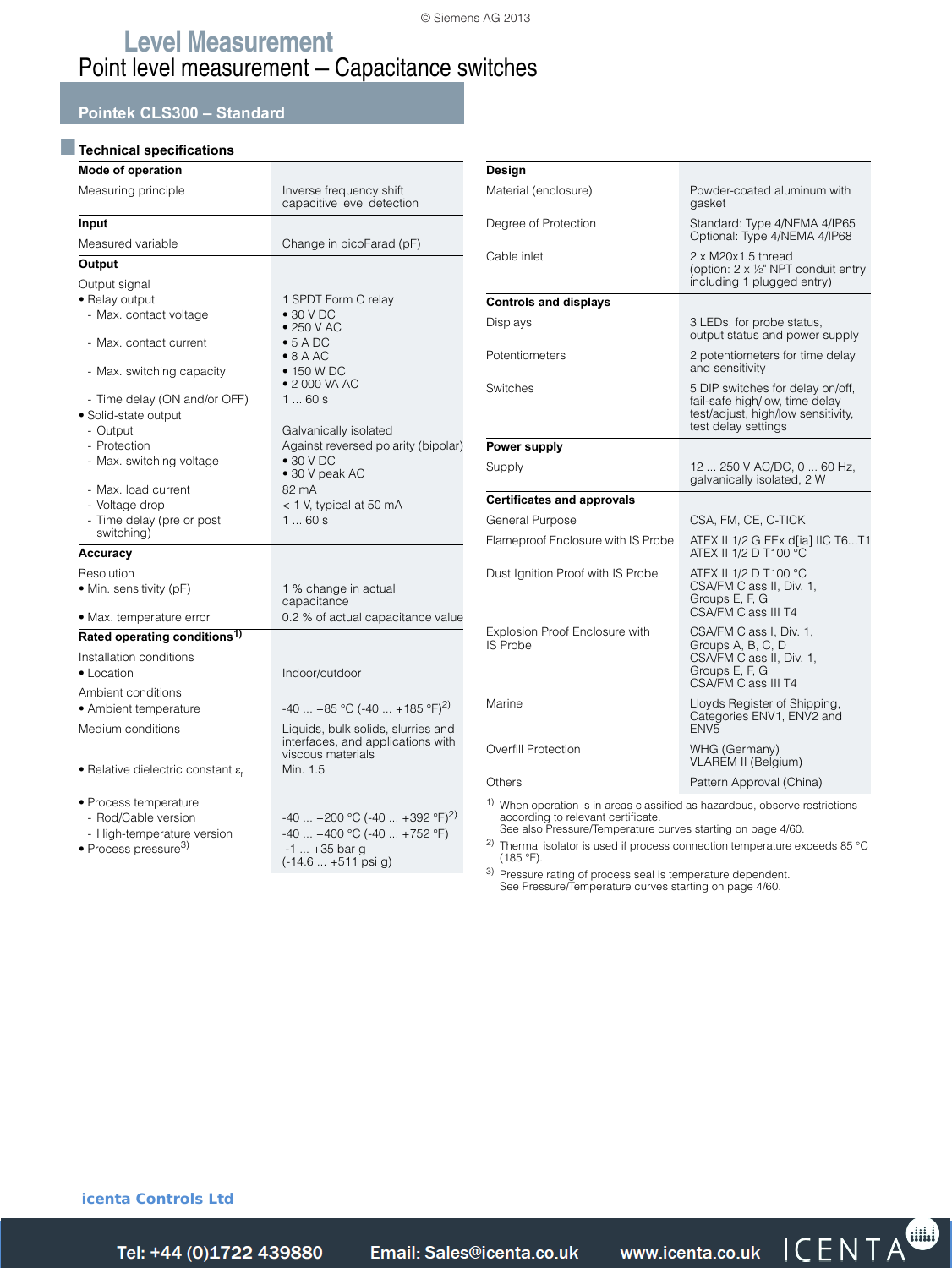### **Level Measurement** Point level measurement — Capacitance switches

**Pointek CLS300 – Standard**

| Design: Probe        |                                                                                 |                                                                                           |                                                       |  |  |  |  |
|----------------------|---------------------------------------------------------------------------------|-------------------------------------------------------------------------------------------|-------------------------------------------------------|--|--|--|--|
|                      | <b>Rod version</b>                                                              | <b>High Temperature version</b>                                                           | Cable version                                         |  |  |  |  |
| Length               | Min. 250 mm (9.8 inch),<br>max. 1 000 mm (40 inch)                              | Min. 250 mm (9.8 inch).<br>max. 1 000 mm (40 inch)                                        | Min. 1 000 mm (40 inch),<br>max. 25 000 mm (984 inch) |  |  |  |  |
| Sensor wetted parts  | PFA (no insulation on active<br>probe), 316L stainless steel,<br>PEEK isolators | Ceramic ( $ZrO21$ ) isolators<br>(no insulation on active probe),<br>316L stainless steel | 316 stainless steel, optional PFA,<br>PEEK isolators  |  |  |  |  |
| O-ring seal material | FKM (optional FFKM) <sup>2)</sup>                                               | Graphite <sup>2)</sup>                                                                    | FKM (optional FFKM) <sup>2)</sup>                     |  |  |  |  |
| Thermal isolator     | Optional                                                                        | Standard                                                                                  | Optional                                              |  |  |  |  |
| Extension            | User selectable length                                                          | User selectable length                                                                    | User selectable cable length                          |  |  |  |  |

1) Zirconium Oxide

2) For Caustic Materials, please contact ceg.smpi@siemens.com for alternative O-Rings.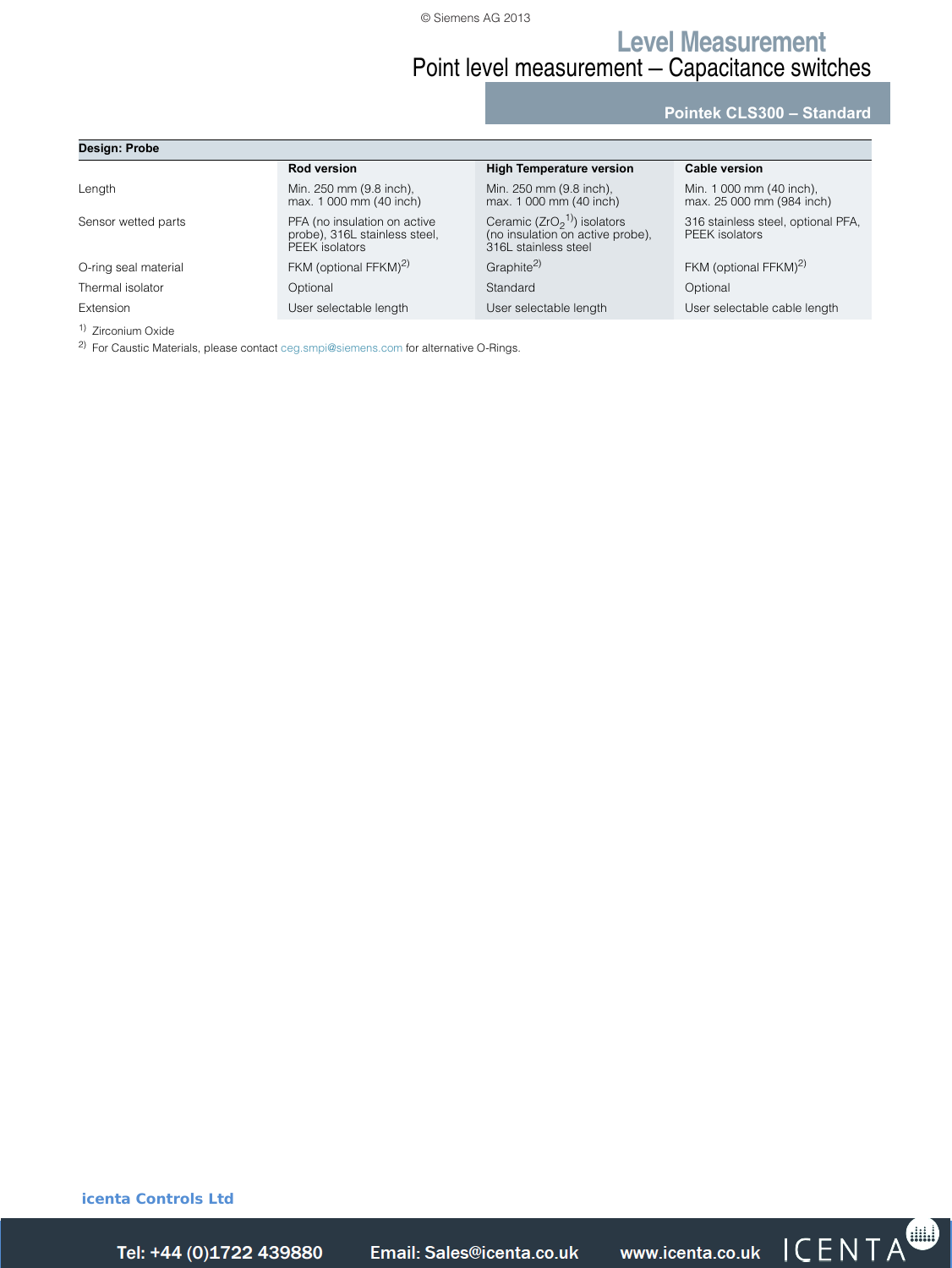#### **Pointek CLS300 – Standard**

| <b>Selection and Ordering data</b>                                                                                                                                                                                                                                           | Article No.<br>Selection and Ordering data |                                                                                                                                                                                                                                                                              | Article No.                        |
|------------------------------------------------------------------------------------------------------------------------------------------------------------------------------------------------------------------------------------------------------------------------------|--------------------------------------------|------------------------------------------------------------------------------------------------------------------------------------------------------------------------------------------------------------------------------------------------------------------------------|------------------------------------|
| Pointek CLS300 - Standard - Rod Version                                                                                                                                                                                                                                      | 7ML5650-                                   | Pointek CLS300 - Standard - Rod Version                                                                                                                                                                                                                                      | 7ML5650-                           |
| with Threaded or Flanged process connection                                                                                                                                                                                                                                  | man Jawa                                   | with Threaded or Flanged process connection                                                                                                                                                                                                                                  | <b><i>BRANCH-BARN</i></b>          |
| Inverse frequency shift capacitance level switch<br>with optional rod/cable choices and configurable<br>output. It is ideal for detecting liquids, solids,<br>slurries, foam, and interfaces in demanding<br>conditions where high pressure and temperatures<br>are present. |                                            | Inverse frequency shift capacitance level switch<br>with optional rod/cable choices and configurable<br>output. It is ideal for detecting liquids, solids,<br>slurries, foam, and interfaces in demanding<br>conditions where high pressure and temperatures<br>are present. |                                    |
| <b>Process connection</b><br>Threaded, 316L stainless steel                                                                                                                                                                                                                  |                                            | Add Order code Y01 and plain text:<br>"Insertion length  mm"                                                                                                                                                                                                                 |                                    |
| 34" NPT [(Taper), ANSI/ASME B1.20.1]<br>1" NPT [(Taper), ANSI/ASME B1.20.1]<br>11/4" NPT [(Taper), ANSI/ASME B1.20.1]                                                                                                                                                        | 0 A<br>۰<br>0B<br>0C                       | Extended rod, factory adjusted length<br>250  499 mm (9.8  19.65 inch)<br>Extended rod, factory adjusted length<br>500  749 mm (19.69  29.49 inch)                                                                                                                           | E<br>ė<br>F<br>۰                   |
| 1 <sup>1</sup> / <sub>2</sub> " NPT [(Taper), ANSI/ASME B1.20.1]<br>R 34" [(BSPT), EN 10226/PT (JIS-T), JIS B 0203]<br>R 1" [(BSPT), EN 10226/PT (JIS-T), JIS B 0203]                                                                                                        | 0 D<br>1 A<br>۰<br>1B<br>۰                 | Extended rod, factory adjusted length<br>750  999 mm (29.53  39.3 inch)<br><b>Thermal isolator</b>                                                                                                                                                                           | G<br>٠                             |
| R 1½" [(BSPT), EN 10226/PT (JIS-T),<br>JIS B 0203]                                                                                                                                                                                                                           | 1 <sub>D</sub><br>۰                        | Without thermal isolator<br>With thermal isolator [for process connection                                                                                                                                                                                                    | $\bf{0}$<br>۰<br>٠<br>$\mathbf{1}$ |
| G 34" [(BSPP), EN ISO 228-1/PF (JIS-P),<br>JIS B 0202]                                                                                                                                                                                                                       | 3A<br>۰                                    | temperatures over 85 °C (185 °F)]<br><b>Wetted seals</b>                                                                                                                                                                                                                     |                                    |
| G 1" [(BSPP), EN ISO 228-1/PF (JIS-P),<br>JIS B 0202]<br>G 11/2" [(BSPP), EN ISO 228-1/PF (JIS-P),                                                                                                                                                                           | 3B<br>3D<br>۰                              | <b>FKM</b><br>FFKM [for process temperatures above<br>$-20 °C (-4 °F)]$                                                                                                                                                                                                      | Ó<br>$\bf{0}$<br>1<br>۰            |
| JIS B 0202]                                                                                                                                                                                                                                                                  |                                            | <b>Probe material</b>                                                                                                                                                                                                                                                        |                                    |
| Welded flange, 316L stainless steel, raised face<br>1" ASME, 150 lb                                                                                                                                                                                                          | ۰<br>5 A                                   | 316L stainless steel with PFA lining and PEEK<br>isolators                                                                                                                                                                                                                   | ۰<br>0                             |
| 1" ASME, 300 lb<br>1" ASME, 600 lb                                                                                                                                                                                                                                           | 5 B<br>5 C                                 | <b>Approvals</b><br>Dust Ignition Proof with IS Probe:                                                                                                                                                                                                                       | C                                  |
| 11/2" ASME, 150 lb<br>11/2" ASME, 300 lb<br>11/2" ASME, 600 lb                                                                                                                                                                                                               | 5 D<br>۰<br>5 E<br>5 F                     | CE, C-TICK, ATEX II 1/2 D T100 °C<br>Flameproof Enclosure with IS Probe:                                                                                                                                                                                                     | D                                  |
| 2" ASME, 150 lb<br>2" ASME, 300 lb<br>2" ASME, 600 lb<br>3" ASME, 150 lb                                                                                                                                                                                                     | 5G<br>۰<br>5 H<br>5 J<br>5K<br>۰           | CE, C-TICK, ATEX II 1/2 G EEx d[ia] IIC T6T1,<br>ATEX II 1/2 D T100 °C<br>Flameproof Enclosure with IS Probe,<br>with WHG approval:<br>CE, C-TICK, ATEX II 1/2 G EEx d[ia] IIC T6T1,<br>ATEX II 1/2 D T100 °C                                                                | E                                  |
| 3" ASME, 300 lb<br>3" ASME, 600 lb<br>4" ASME, 150 lb                                                                                                                                                                                                                        | 5 L<br>5 M<br><b>5N</b><br>۰               | Dust Ignition Proof with IS Probe:<br>CSA/FM Class II, Div. 1, Groups E, F, G<br>CSA/FM Class III T4                                                                                                                                                                         | F                                  |
| 4" ASME, 300 lb<br>4" ASME, 600 lb<br>Welded flange, 316L stainless steel,                                                                                                                                                                                                   | 5 P<br>5 Q                                 | Explosion Proof Enclosure with IS Probe:<br>CSA/FM Class I, Div. 1, Groups A, B, C, D<br>CSA/FM Class II, Div. 1, Groups E, F, G<br>CSA/FM Class III T4                                                                                                                      | G<br>۰                             |
| <b>Type A flat faced</b><br>DN 25, PN 16                                                                                                                                                                                                                                     | 6 A<br>÷                                   | General Purpose (CSA, FM)                                                                                                                                                                                                                                                    | н                                  |
| DN 25, PN 40<br>DN 40, PN 16                                                                                                                                                                                                                                                 | 6 B<br>6 C<br>۰                            | General Purpose (CE, C-TICK)                                                                                                                                                                                                                                                 | J                                  |
| DN 40, PN 40<br>DN 50, PN 16                                                                                                                                                                                                                                                 | 6 D<br>6 E<br>۰                            | General Purpose with WHG approval<br>(CSA, FM, CE, C-TICK)                                                                                                                                                                                                                   | ĸ                                  |
| DN 50, PN 40                                                                                                                                                                                                                                                                 | 6 F                                        | <b>Enclosure and lid</b><br>Aluminum epoxy coated                                                                                                                                                                                                                            |                                    |
| DN 80, PN 16<br>DN 80, PN 40                                                                                                                                                                                                                                                 | 6 G<br>۰<br>6 H                            | 2 x 1/2" NPT via adapter - cable inlet, IP65<br>2 x M20x1.5 cable inlet, IP65                                                                                                                                                                                                | ė<br>A<br>B<br>٠                   |
| DN 100, PN 16<br>DN 100, PN 40                                                                                                                                                                                                                                               | 6 J<br>۰<br>6K                             | 2 x 1/2" NPT via adapter - cable inlet, IP68<br>2 x M20x1.5 cable inlet, IP68                                                                                                                                                                                                | C<br>ė<br>D<br>۰                   |
| (Note: Flange bolting patterns and facings<br>dimensionally correspond to the applicable<br>ASME B16.5 or EN 1092-1 standard.)                                                                                                                                               |                                            | <b>Active shield length</b><br>Standard length -<br>(125 mm threaded, 105 mm flanged)                                                                                                                                                                                        | $\mathbf{0}$<br>٠                  |
| <b>Probe length</b> (length from flange face)<br>(threaded lengths include process thread)                                                                                                                                                                                   |                                            | Extended shield -<br>(250 mm threaded, 230 mm flanged) <sup>1)</sup>                                                                                                                                                                                                         | 1<br>۰                             |
| Note: No Y01 needed in Order code for<br>standard lengths                                                                                                                                                                                                                    |                                            | Extended shield -<br>(400 mm threaded, 380 mm flanged) <sup>2)</sup>                                                                                                                                                                                                         | $\boldsymbol{2}$                   |
| Standard version, rod 350 mm (13.78 inch)<br>Extended rod, length 500 mm (19.69 inch)<br>Extended rod, length 750 mm (29.53 inch)<br>Extended rod, length 1 000 mm (39.37 inch)                                                                                              | Ó<br>A<br>в<br>¢<br>c<br>۰<br>D<br>۰       | <sup>1)</sup> Available with Probe version options B  D, F, G only<br>$[2 500$ mm (19.69 inch)]<br><sup>2)</sup> Available with Probe version options C, D, and, G only<br>$[2 750$ mm (29.53 inch)]                                                                         |                                    |

¢ [We can offer shorter delivery time](mailto:sales@icenta.co.uk)[s for configurations designated w](http://www.icenta.co.uk)ith the Quick Ship Symbol ¢. For details see page 9/5 in the appendix.

#### **icenta Controls Ltd**

Tel: +44 (0)1722 439880

**Extended rod, length 1 000 mm (39.37 inch) c D**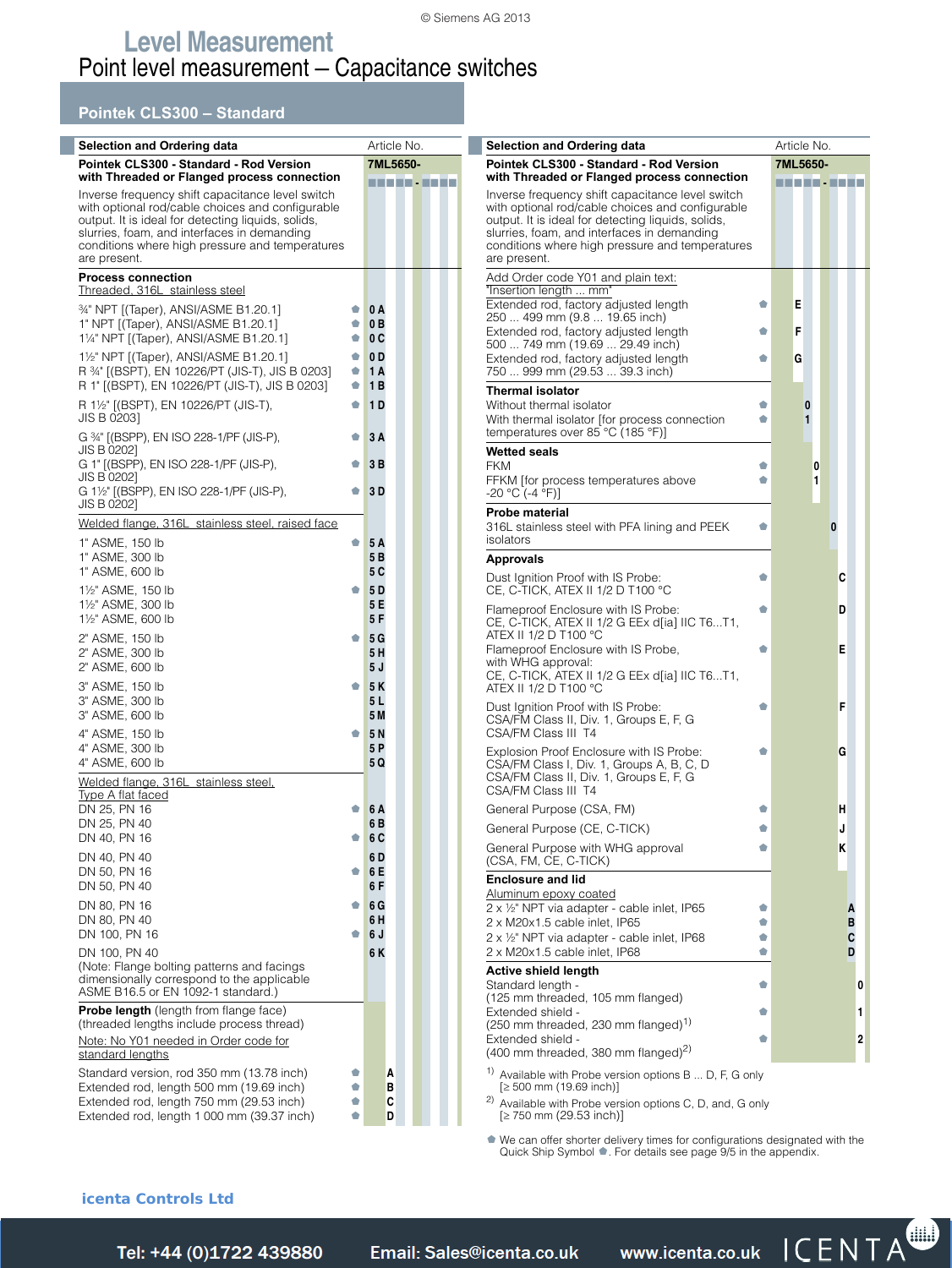### **Level Measurement** Point level measurement — Capacitance switches

### **Pointek CLS300 – Standard**

| Selection and Ordering data                                                                                                                                                                                        | Order code      |
|--------------------------------------------------------------------------------------------------------------------------------------------------------------------------------------------------------------------|-----------------|
| <b>Further designs</b>                                                                                                                                                                                             |                 |
| Please add "-Z" to Article No. and specify Order<br>$code(s)$ .                                                                                                                                                    |                 |
| Total insertion length: enter the total insertion length ● Y01<br>in plain text description                                                                                                                        |                 |
| Stainless steel tag [69 x 50 mm (2.71 x 1.97 inch)]: $\bullet$ Y15<br>Measuring-point number/identification<br>(max. 27 characters) specify in plain text                                                          |                 |
| Manufacturer's test certificate: M to DIN 55350,<br>Part 18 and to ISO 9000                                                                                                                                        | C <sub>11</sub> |
| Inspection Certificate Type 3.1 per EN 10204                                                                                                                                                                       | C <sub>12</sub> |
| <b>Operating Instructions</b>                                                                                                                                                                                      |                 |
| Note: The Operating Instructions should be<br>ordered as a separate line on the order.<br>This device is shipped with the Siemens Milltronics<br>manual DVD containing the ATEX Quick Start and<br>manual library. | See page 4/59   |
| <b>Accessories</b>                                                                                                                                                                                                 | See page 4/59   |
|                                                                                                                                                                                                                    |                 |

¢ We can offer shorter delivery times for configurations designated with the Quick Ship Symbol ¢. For details see page 9/5 in the appendix.

| <b>Selection and Ordering data</b>                                                                                                                                                                                                                                                                                          |        | Article No.       |   |        |  |  |
|-----------------------------------------------------------------------------------------------------------------------------------------------------------------------------------------------------------------------------------------------------------------------------------------------------------------------------|--------|-------------------|---|--------|--|--|
| Pointek CLS300 - Standard - Cable Version                                                                                                                                                                                                                                                                                   |        | 7ML5651-          |   |        |  |  |
| with Threaded or Flanged process connection<br>Inverse frequency shift capacitance level switch<br>with optional rod/cable choices and configurable<br>output. It is ideal for detecting liquids, solids,<br>slurries, foam, and interfaces in demanding<br>conditions where high pressure and temperatures<br>are present. |        | ----------        |   |        |  |  |
| <b>Process connection</b><br>Threaded, 316L stainless steel                                                                                                                                                                                                                                                                 |        |                   |   |        |  |  |
| 11/4" NPT [(Taper), ANSI/ASME B1.20.1]                                                                                                                                                                                                                                                                                      | ۰      | 0C                |   |        |  |  |
| 11/2" NPT [(Taper), ANSI/ASME B1.20.1]<br>R 1½" [(BSPT), EN 10226/PT (JIS-T),<br>JIS B 0203]                                                                                                                                                                                                                                | ۰<br>۰ | 0 D<br>1 D        |   |        |  |  |
| G 1½" [(BSPP), EN ISO 228-1/PF (JIS-P),<br>JIS B 0202]                                                                                                                                                                                                                                                                      | ۰      | 3 D               |   |        |  |  |
| Welded flange, 316L stainless steel, raised face                                                                                                                                                                                                                                                                            |        |                   |   |        |  |  |
| 1½" ASME, 150 lb<br>11/2" ASME, 300 lb<br>11/2" ASME, 600 lb                                                                                                                                                                                                                                                                | ۰      | 5 D<br>5 E<br>5 F |   |        |  |  |
| 2" ASME, 150 lb<br>2" ASME, 300 lb<br>2" ASME, 600 lb                                                                                                                                                                                                                                                                       | ۰      | 5 G<br>5 H<br>5 J |   |        |  |  |
| 3" ASME, 150 lb<br>3" ASME, 300 lb<br>3" ASME, 600 lb                                                                                                                                                                                                                                                                       | ۰      | 5 K<br>5 L<br>5 M |   |        |  |  |
| 4" ASME, 150 lb<br>4" ASME, 300 lb                                                                                                                                                                                                                                                                                          | ۰      | 5N<br>5 P         |   |        |  |  |
| 4" ASME, 600 lb<br>Welded flange, 316L stainless steel.                                                                                                                                                                                                                                                                     |        | 5 Q               |   |        |  |  |
| Type A flat faced<br>DN 40, PN 16                                                                                                                                                                                                                                                                                           | ŵ      | 6 C               |   |        |  |  |
| DN 40, PN 40<br>DN 50, PN 16                                                                                                                                                                                                                                                                                                | ۰      | 6 D<br>6 E        |   |        |  |  |
| DN 50, PN 40<br>DN 80, PN 16<br>DN 80, PN 40                                                                                                                                                                                                                                                                                | ۰      | 6 F<br>6 G<br>6 H |   |        |  |  |
| DN 100, PN 16<br>DN 100, PN 40<br>(Note: Flange bolting patterns and facings<br>dimensionally correspond to the applicable<br>ASME B16.5 or EN 1092-1 standard.)                                                                                                                                                            | ۰      | 6 J<br>6 K        |   |        |  |  |
| Probe length (length from flange face)<br>(threaded lengths include process thread)                                                                                                                                                                                                                                         |        |                   |   |        |  |  |
| Note: No Y01 needed in Order code for<br>standard lengths<br>Extended cable, 3 000 mm (118.11 inch),                                                                                                                                                                                                                        | ۰      |                   | A |        |  |  |
| length can be shortened by customer<br>Extended cable, 6 000 mm (236.22 inch),<br>length can be shortened by customer                                                                                                                                                                                                       | ۰      |                   | в |        |  |  |
| Add Order code Y01 and plain text:<br>"Insertion length  mm"                                                                                                                                                                                                                                                                |        |                   |   |        |  |  |
| Extended cable, 500  1 000 mm<br>(19.69  39.37 inch)                                                                                                                                                                                                                                                                        | ۰      |                   | Е |        |  |  |
| Extended cable, 1 001  5 000 mm<br>(39.41  196.85 inch)                                                                                                                                                                                                                                                                     | ۰      |                   | F |        |  |  |
| Extended cable, 5 001  10 000 mm<br>(196.89  393.70 inch)                                                                                                                                                                                                                                                                   | ۰      |                   | G |        |  |  |
| Extended cable, 10 001  15 000 mm<br>(393.74  590.55 inch)                                                                                                                                                                                                                                                                  | ۰      |                   | н |        |  |  |
| Extended cable, 15 001  20 000 mm<br>(590.59  787.40 inch)                                                                                                                                                                                                                                                                  | O      |                   | J |        |  |  |
| Extended cable, 20 001  25 000 mm<br>(787.44  984.25 inch)                                                                                                                                                                                                                                                                  | ŵ      |                   | ĸ |        |  |  |
| <b>Thermal isolator</b><br>Without thermal isolator<br>With thermal isolator [for process connection<br>temperatures over 85 °C (185 °F)]                                                                                                                                                                                   |        |                   |   | 0<br>1 |  |  |

**icenta Controls Ltd** 

Siemens FI 01 · 2014 **4/49** *Tel: +44 (0)1722 41 Fax: +44 (0)1722 e: sales@icenta.co.uk www.icenta.co.uk*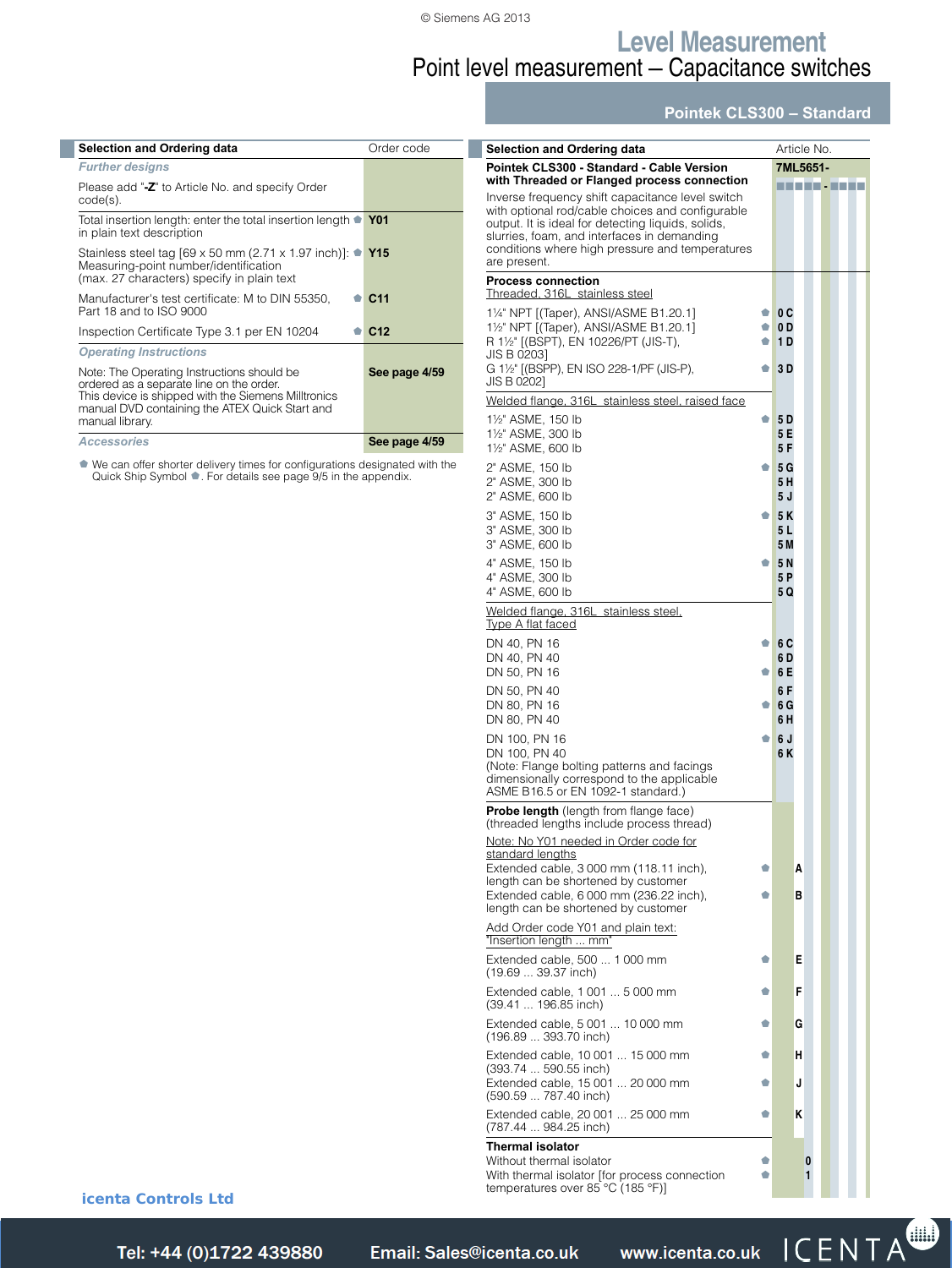### **Pointek CLS300 – Standard**

 $\mathbb{R}^2$ 

| Selection and Ordering data                                                                                                                                                                                                                                                                                                 |             | Article No. |        |        |             |                |
|-----------------------------------------------------------------------------------------------------------------------------------------------------------------------------------------------------------------------------------------------------------------------------------------------------------------------------|-------------|-------------|--------|--------|-------------|----------------|
| Pointek CLS300 - Standard - Cable Version                                                                                                                                                                                                                                                                                   |             | 7ML5651-    |        |        |             |                |
| with Threaded or Flanged process connection<br>Inverse frequency shift capacitance level switch<br>with optional rod/cable choices and configurable<br>output. It is ideal for detecting liquids, solids,<br>slurries, foam, and interfaces in demanding<br>conditions where high pressure and temperatures<br>are present. |             | man - La    |        |        |             |                |
| <b>Wetted seals</b>                                                                                                                                                                                                                                                                                                         |             |             |        |        |             |                |
| <b>FKM</b><br>FFKM [for process temperatures above<br>-20 °C (-4 °F)]                                                                                                                                                                                                                                                       | ۰<br>۰      |             | 0<br>1 |        |             |                |
| Probe material                                                                                                                                                                                                                                                                                                              |             |             |        |        |             |                |
| Bare 316L stainless steel cable, PEEK isolators and $\bullet$<br>316L stainless steel cable weight<br>PFA coated cable, PEEK isolators and 316L<br>stainless steel cable weight                                                                                                                                             | ۰           |             |        | 0<br>1 |             |                |
| <b>Approvals</b>                                                                                                                                                                                                                                                                                                            |             |             |        |        |             |                |
| Dust Ignition Proof with IS Probe:<br>CE, C-TICK, ATEX II 1/2 D T100 $^{\circ}$ C                                                                                                                                                                                                                                           | O           |             |        | c      |             |                |
| Flameproof Enclosure with IS Probe:<br>CE, C-TICK, ATEX II 1/2 G EEx d[ia] IIC T6T1,<br>ATEX II 1/2 D T100 °C                                                                                                                                                                                                               | ۰           |             |        | D      |             |                |
| Flameproof Enclosure with IS Probe,<br>with WHG approval:<br>CE, C-TICK, ATEX II 1/2 G EEx d[ia] IIC T6T1,<br>ATEX II 1/2 D T100 °C                                                                                                                                                                                         | O           |             |        | Е      |             |                |
| Dust Ignition Proof with IS Probe:<br>CSA/FM Class II, Div. 1, Groups E, F, G<br>CSA/FM Class III T4                                                                                                                                                                                                                        | ۰           |             |        | F      |             |                |
| Explosion Proof Enclosure with IS Probe:<br>CSA/FM Class I, Div. 1, Groups A, B, C, D<br>CSA/FM Class II, Div. 1, Groups E, F, G<br>CSA/FM Class III T4                                                                                                                                                                     | ۰           |             |        | G      |             |                |
| General Purpose (CSA, FM)                                                                                                                                                                                                                                                                                                   | ۰           |             |        | н      |             |                |
| General Purpose (CE, C-TICK)                                                                                                                                                                                                                                                                                                | ۰           |             |        | J      |             |                |
| General Purpose with WHG approval<br>(CSA, FM, CE, C-TICK)                                                                                                                                                                                                                                                                  | ۰           |             |        | K      |             |                |
| <b>Enclosure and lid</b>                                                                                                                                                                                                                                                                                                    |             |             |        |        |             |                |
| <u>Aluminum epoxy coated</u>                                                                                                                                                                                                                                                                                                |             |             |        |        |             |                |
| 2 x 1/2" NPT via adapter - cable inlet, IP65<br>2 x M20x1.5 cable inlet, IP65                                                                                                                                                                                                                                               | ۰<br>Ó<br>Ó |             |        |        | A<br>в<br>С |                |
| 2 x 1/2" NPT via adapter - cable inlet, IP68<br>2 x M20x1.5 cable inlet, IP68                                                                                                                                                                                                                                               | ۰           |             |        |        | D           |                |
| Active shield length                                                                                                                                                                                                                                                                                                        |             |             |        |        |             |                |
| Standard length -<br>(125 mm threaded, 105 mm flanged)                                                                                                                                                                                                                                                                      | ۰           |             |        |        |             | 0              |
| Extended shield -<br>$(250 \text{ mm}$ threaded, 230 mm flanged) <sup>1)</sup>                                                                                                                                                                                                                                              | ۰           |             |        |        |             | 1              |
| Extended shield -<br>$(400 \text{ mm}$ threaded, 380 mm flanged) <sup>1)</sup>                                                                                                                                                                                                                                              | ۰           |             |        |        |             | $\overline{2}$ |
| 1)<br>Available with Probe version options A, B, F K, only<br>[≥ 1 000 mm (39.7 inch)]                                                                                                                                                                                                                                      |             |             |        |        |             |                |

¢ We can offer shorter delivery times for configurations designated with the Quick Ship Symbol ¢. For details see page 9/5 in the appendix.

| Selection and Ordering data                                                                                                                                                                                        | Order code      |
|--------------------------------------------------------------------------------------------------------------------------------------------------------------------------------------------------------------------|-----------------|
| <b>Further designs</b>                                                                                                                                                                                             |                 |
| Please add "-Z" to Article No. and specify Order<br>code(s).                                                                                                                                                       |                 |
| Total insertion length: enter the total insertion length $\bullet$ Y01<br>in plain text description                                                                                                                |                 |
| Stainless steel tag [69 x 50 mm (2.71 x 1.97 inch)]: ● Y15<br>Measuring-point number/identification<br>(max. 27 characters) specify in plain text                                                                  |                 |
| Manufacturer's test certificate: M to DIN 55350,<br>Part 18 and to ISO 9000                                                                                                                                        | C <sub>11</sub> |
| Inspection Certificate Type 3.1 per EN 10204                                                                                                                                                                       | C <sub>12</sub> |
| <b>Operating Instructions</b>                                                                                                                                                                                      |                 |
| Note: The Operating Instructions should be<br>ordered as a separate line on the order.<br>This device is shipped with the Siemens Milltronics<br>manual DVD containing the ATEX Quick Start and<br>manual library. | See page 4/59   |
| <b>Accessories</b>                                                                                                                                                                                                 | See page 4/59   |

**icenta Controls Ltd** 

Tel: +44 (0)1722 439880 *Telail: Sales@icenta.co.uk* www.icenta.co.uk  $\mathsf{ICENTA}^{\bullet}$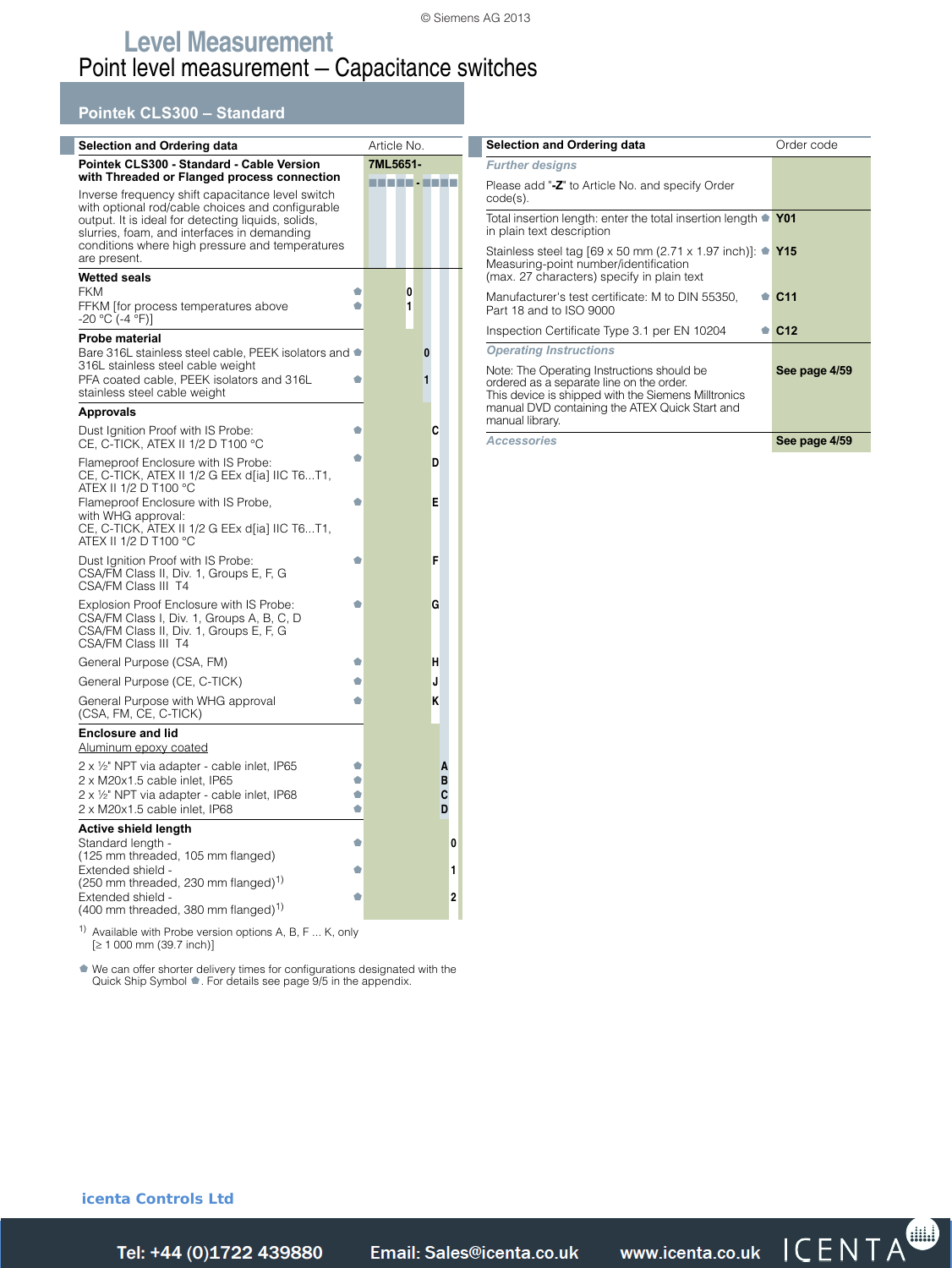### **Level Measurement** Point level measurement — Capacitance switches

### **Pointek CLS300 – Standard**

| <b>Selection and Ordering data</b>                                                                                                                                                                                                                                           |                         |                       | Article No.              | Selection and Ordering data                                                                                                                                                                                                                                                  |   | Article No.            |   |
|------------------------------------------------------------------------------------------------------------------------------------------------------------------------------------------------------------------------------------------------------------------------------|-------------------------|-----------------------|--------------------------|------------------------------------------------------------------------------------------------------------------------------------------------------------------------------------------------------------------------------------------------------------------------------|---|------------------------|---|
| Pointek CLS300 - Standard - High Temperature<br>Rod Version with Threaded or Flanged process<br>connection                                                                                                                                                                   |                         |                       | 7ML5652-<br>MATHEMATICS. | Pointek CLS300 - Standard - High Temperature<br>Rod Version with Threaded or Flanged process<br>connection                                                                                                                                                                   |   | 7ML5652-<br>HTTO THEFT |   |
| Inverse frequency shift capacitance level switch<br>with optional rod/cable choices and configurable<br>output. It is ideal for detecting liquids, solids,<br>slurries, foam, and interfaces in demanding<br>conditions where high pressure and temperatures<br>are present. |                         |                       |                          | Inverse frequency shift capacitance level switch<br>with optional rod/cable choices and configurable<br>output. It is ideal for detecting liquids, solids,<br>slurries, foam, and interfaces in demanding<br>conditions where high pressure and temperatures<br>are present. |   |                        |   |
| <b>Process connection</b><br>Threaded, 316L stainless steel                                                                                                                                                                                                                  |                         |                       |                          | Add Order code Y01 and plain text:<br>"Insertion length  mm"                                                                                                                                                                                                                 |   |                        |   |
| 34" NPT [(Taper), ANSI/ASME B1.20.1]                                                                                                                                                                                                                                         |                         | $\bullet$ 0 A         |                          | Extended rod, factory adjusted length<br>250  499 mm (9.8  19.65 inch)                                                                                                                                                                                                       | ۰ | Ε                      |   |
| 1" NPT [(Taper), ANSI/ASME B1.20.1]<br>11/4" NPT [(Taper), ANSI/ASME B1.20.1]                                                                                                                                                                                                | ۰<br>۰                  | 0B<br>0C              |                          | Extended rod, factory adjusted length<br>500  749 mm (19.69  29.49 inch)                                                                                                                                                                                                     | Ó | F                      |   |
| 1 <sup>1</sup> / <sub>2</sub> " NPT [(Taper), ANSI/ASME B1.20.1]<br>R 34" ((BSPT), EN 10226/PT (JIS-T), JIS B 0203]                                                                                                                                                          | $\bullet$ $\vdash$<br>۰ | 0 <sub>D</sub><br>1A  |                          | Extended rod, factory adjusted length<br>750  999 mm (29.53  39.3 inch)                                                                                                                                                                                                      | ۰ | G                      |   |
| R 1" [(BSPT), EN 10226/PT (JIS-T), JIS B 0203]                                                                                                                                                                                                                               |                         | $\bullet$ 1B          |                          | <b>Wetted seals</b>                                                                                                                                                                                                                                                          |   |                        |   |
| R 1½" [(BSPT), EN 10226/PT (JIS-T),<br>JIS B 0203]                                                                                                                                                                                                                           |                         | $\bullet$ 1D          |                          | Graphite                                                                                                                                                                                                                                                                     | ۰ | $\bf{0}$               |   |
| G 34" [(BSPP), EN ISO 228-1/PF (JIS-P),<br>JIS B 0202]                                                                                                                                                                                                                       | $\bullet$ .             | 3A                    |                          | Probe material<br>316L stainless steel with ceramic (ZrO <sub>2</sub> ) isolators                                                                                                                                                                                            | ۰ |                        | 0 |
| G 1" [(BSPP), EN ISO 228-1/PF (JIS-P),<br>JIS B 0202]                                                                                                                                                                                                                        |                         | $\bullet$ 3B          |                          | <b>Approvals</b>                                                                                                                                                                                                                                                             |   |                        |   |
| G 1½" [(BSPP), EN ISO 228-1/PF (JIS-P),<br>JIS B 0202]                                                                                                                                                                                                                       | $\bullet$ .             | 3D                    |                          | Dust Ignition Proof with IS Probe:<br>CE, C-TICK, ATEX II 1/2 D T100 °C                                                                                                                                                                                                      | Ó |                        | C |
| Welded flange, 316L stainless steel, raised face                                                                                                                                                                                                                             |                         |                       |                          | Flameproof Enclosure with IS Probe:<br>CE, C-TICK, ATEX II 1/2 G EEx d[ia] IIC T6T1,                                                                                                                                                                                         | ۰ |                        | D |
| 1" ASME, 150 lb                                                                                                                                                                                                                                                              | $\bullet$ .             | <b>5A</b><br>5 B      |                          | ATEX II 1/2 D T100 °C<br>Flameproof Enclosure with IS Probe,                                                                                                                                                                                                                 | ۰ |                        | E |
| 1" ASME, 300 lb<br>1" ASME, 600 lb                                                                                                                                                                                                                                           |                         | 5 C                   |                          | with WHG approval:<br>CE, C-TICK, ATEX II 1/2 G EEx d[ia] IIC T6T1,                                                                                                                                                                                                          |   |                        |   |
| 1½" ASME, 150 lb                                                                                                                                                                                                                                                             | ŵ                       | 5 D                   |                          | ATEX II 1/2 D T100 °C                                                                                                                                                                                                                                                        |   |                        |   |
| 11/2" ASME, 300 lb<br>11/2" ASME, 600 lb                                                                                                                                                                                                                                     |                         | 5 E<br>5 F            |                          | Dust Ignition Proof with IS Probe:<br>CSA/FM Class II, Div. 1, Groups E, F, G                                                                                                                                                                                                | Ó |                        |   |
| 2" ASME, 150 lb                                                                                                                                                                                                                                                              | ۰                       | 5G                    |                          | CSA/FM Class III T4                                                                                                                                                                                                                                                          |   |                        |   |
| 2" ASME, 300 lb<br>2" ASME, 600 lb                                                                                                                                                                                                                                           |                         | 5H<br>5J              |                          | Explosion Proof Enclosure with IS Probe:<br>CSA/FM Class I, Div. 1, Groups A, B, C, D                                                                                                                                                                                        | ۰ |                        | G |
| 3" ASME, 150 lb                                                                                                                                                                                                                                                              | ۰                       | 5K                    |                          | CSA/FM Class II, Div. 1, Groups E, F, G<br>CSA/FM Class III T4                                                                                                                                                                                                               |   |                        |   |
| 3" ASME, 300 lb<br>3" ASME, 600 lb                                                                                                                                                                                                                                           |                         | 5 L<br>5 M            |                          | General Purpose (CSA, FM)                                                                                                                                                                                                                                                    | ۰ |                        | н |
| 4" ASME, 150 lb                                                                                                                                                                                                                                                              | ۰                       | <b>5N</b>             |                          | General Purpose (CE, C-TICK)                                                                                                                                                                                                                                                 | ۰ |                        |   |
| 4" ASME, 300 lb<br>4" ASME, 600 lb                                                                                                                                                                                                                                           |                         | 5 P<br>5 Q            |                          | General Purpose with WHG approval<br>(CSA, FM, CE, C-TICK)                                                                                                                                                                                                                   | ۰ |                        | Κ |
| Welded flange, 316L stainless steel,                                                                                                                                                                                                                                         |                         |                       |                          | <b>Enclosure and lid</b>                                                                                                                                                                                                                                                     |   |                        |   |
| <u>Type A flat faced</u><br>DN 25, PN 16                                                                                                                                                                                                                                     | ŵ                       | 6 A                   |                          | <u>Aluminum epoxy coated</u><br>2 x 1/2" NPT via adapter - cable inlet, IP65                                                                                                                                                                                                 | Ó |                        |   |
| DN 25, PN 40                                                                                                                                                                                                                                                                 |                         | 6 B                   |                          | 2 x M20x1.5 cable inlet, IP65                                                                                                                                                                                                                                                |   |                        |   |
| DN 40, PN 16                                                                                                                                                                                                                                                                 | ¢                       | 6 <sub>C</sub><br>6 D |                          | 2 x 1/2" NPT via adapter - cable inlet, IP68                                                                                                                                                                                                                                 | Ó |                        |   |
| DN 40, PN 40<br>DN 50, PN 16                                                                                                                                                                                                                                                 |                         | 6E                    |                          | 2 x M20x1.5 cable inlet, IP68                                                                                                                                                                                                                                                | Ó |                        |   |
| DN 50, PN 40                                                                                                                                                                                                                                                                 |                         | 6 F                   |                          | Active shield length<br>Standard length -                                                                                                                                                                                                                                    | Ó |                        |   |
| DN 80, PN 16                                                                                                                                                                                                                                                                 | O.                      | 6 G                   |                          | (125 mm threaded, 105 mm flanged)                                                                                                                                                                                                                                            |   |                        |   |
| DN 80, PN 40<br>DN 100, PN 16                                                                                                                                                                                                                                                | ŵ                       | 6 H<br>6J             |                          | Extended shield -<br>$(250 \text{ mm}$ threaded, 230 mm flanged) <sup>1)</sup>                                                                                                                                                                                               | ۰ |                        |   |
| DN 100, PN 40                                                                                                                                                                                                                                                                |                         | 6 K                   |                          | Extended shield -                                                                                                                                                                                                                                                            | ۰ |                        |   |
| (Note: Flange bolting patterns and facings                                                                                                                                                                                                                                   |                         |                       |                          | (400 mm threaded, 380 mm flanged) <sup>2)</sup>                                                                                                                                                                                                                              |   |                        |   |
| dimensionally correspond to the applicable<br>ASME B16.5 or EN 1092-1 standard.)                                                                                                                                                                                             |                         |                       |                          | <sup>1)</sup> Available with Probe version options B  D, F, G only<br>$[2 500$ mm (19.69 inch)]                                                                                                                                                                              |   |                        |   |
| <b>Probe length</b> (length from flange face)<br>(threaded lengths include process thread)                                                                                                                                                                                   |                         |                       |                          | <sup>2)</sup> Available with Probe version options C, D, and, G only<br>$[2 750$ mm (29.53 inch)]                                                                                                                                                                            |   |                        |   |
| Note: No Y01 needed in Order code for<br>standard lengths                                                                                                                                                                                                                    |                         |                       |                          | • We can offer shorter delivery times for configurations designated with the<br>Quick Ship Symbol •. For details see page 9/5 in the appendix.                                                                                                                               |   |                        |   |
| Standard version rod 350 mm (13.78 inch)<br>Extended rod, length 500 mm (19.69 inch)                                                                                                                                                                                         | ۰                       |                       | A<br>В                   |                                                                                                                                                                                                                                                                              |   |                        |   |

Extended rod, length 750 mm (29.53 inch) ¢ **C Extended rod, length 1 000 mm (39.37 inch)** ● **D** 

### **icenta Controls Ltd**

Siemens FI 01 · 2014 **4/51** *Tel: +44 (0)1722 41 Fax: +44 (0)1722 e: sales@icenta.co.uk www.icenta.co.uk*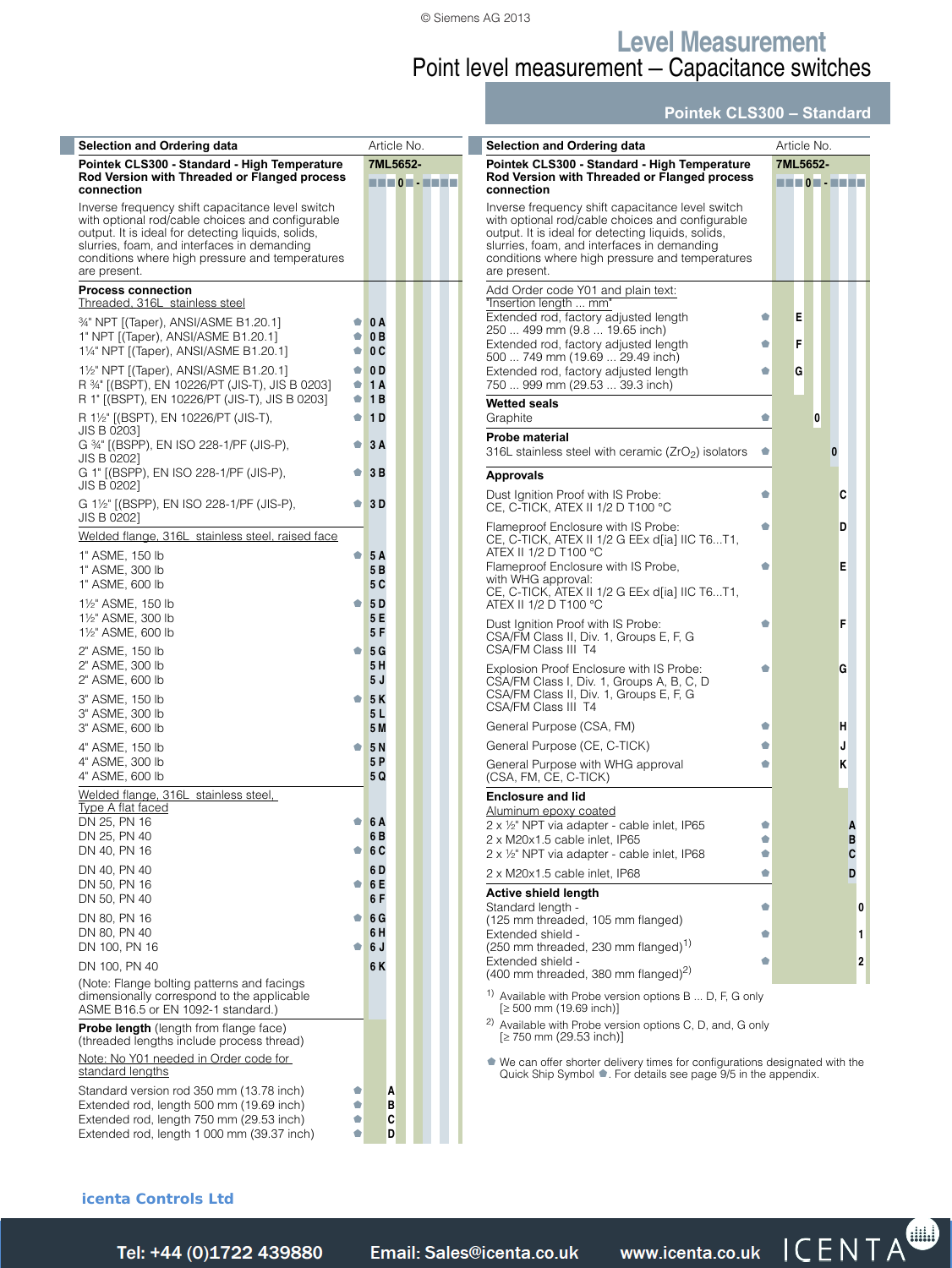**Pointek CLS300 – Standard**

| <b>Selection and Ordering data</b>                                                                                                                                                                                 | Order code      |
|--------------------------------------------------------------------------------------------------------------------------------------------------------------------------------------------------------------------|-----------------|
| <b>Further designs</b>                                                                                                                                                                                             |                 |
| Please add "-Z" to Article No. and specify Order<br>$code(s)$ .                                                                                                                                                    |                 |
| Total insertion length: enter the total insertion length •<br>in plain text description                                                                                                                            | <b>Y01</b>      |
| Stainless steel tag [69 x 50 mm (2.71 x 1.97 inch)]: $\bullet$ Y15<br>Measuring-point number/identification<br>(max. 27 characters) specify in plain text                                                          |                 |
| Manufacturer's test certificate: M to DIN 55350,<br>Part 18 and to ISO 9000                                                                                                                                        | C <sub>11</sub> |
| Inspection Certificate Type 3.1 per EN 10204                                                                                                                                                                       | C <sub>12</sub> |
| <b>Operating Instructions</b>                                                                                                                                                                                      |                 |
| Note: The Operating Instructions should be<br>ordered as a separate line on the order.<br>This device is shipped with the Siemens Milltronics<br>manual DVD containing the ATEX Quick Start and<br>manual library. | See page 4/59   |
| <b>Accessories</b>                                                                                                                                                                                                 | See page 4/59   |

¢ We can offer shorter delivery times for configurations designated with the Quick Ship Symbol ¢. For details see page 9/5 in the appendix.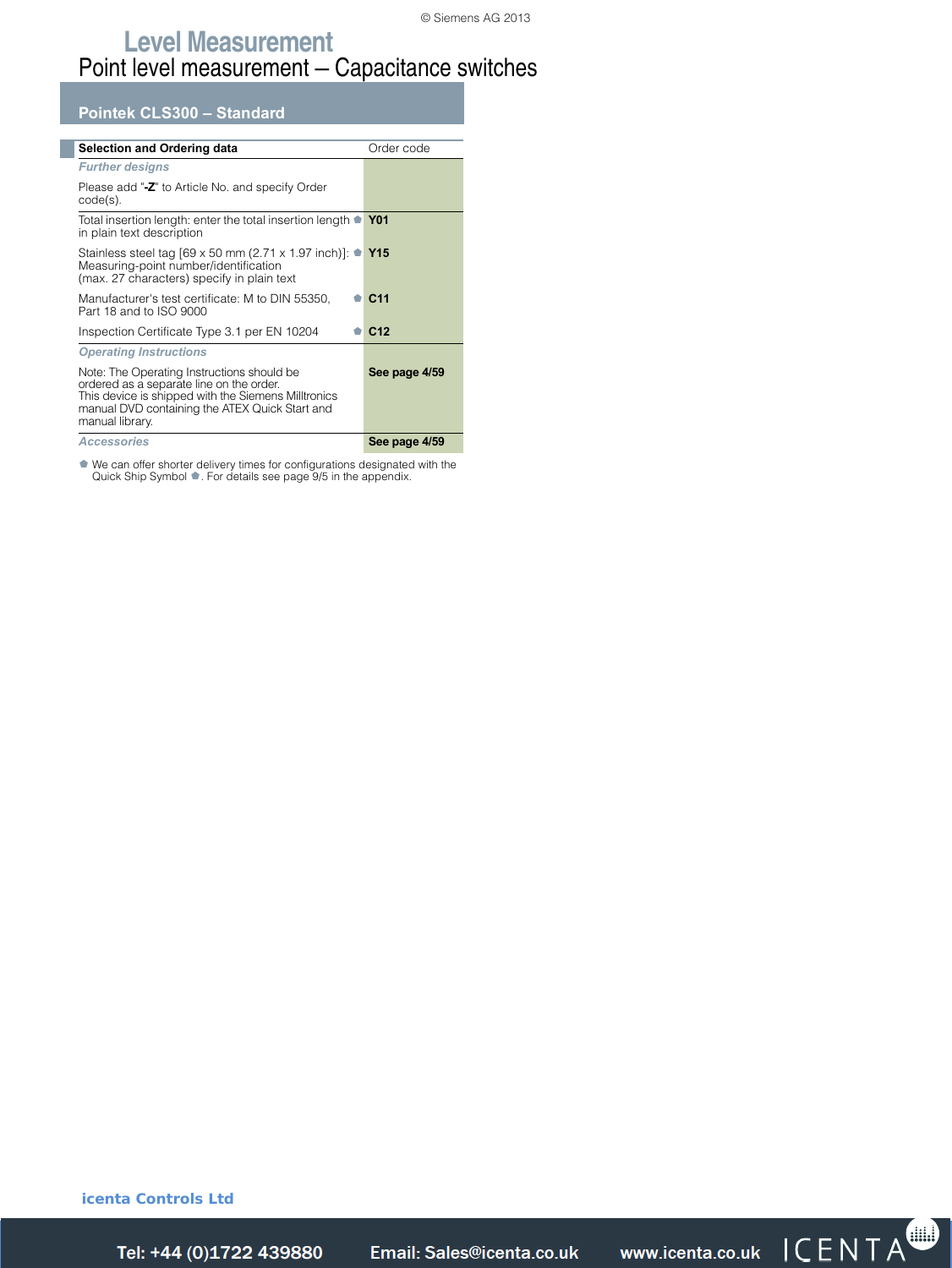■**Configuration**

### **Level Measurement** Point level measurement — Capacitance switches

#### **Pointek CLS300 – Digital**

#### ■ **Overview**



Pointek CLS300 (digital version) is an inverse frequency shift capacitance level switch with optional rod/cable choices and configurable output. It is ideal for detecting liquids, solids, slurries, foam and interfaces in demanding conditions where high pressure and temperatures are present. The digital version includes PROFIBUS PA, an LCD display, and advanced diagnostic features.

### ■**Benefits**

- Patented Active-Shield technology so measurement is unaffected by material buildup or nozzle interference in active shield section
- Performs in extremely abrasive conditions because of solid rod construction
- Push-button calibration, full-function diagnostics
- High sensitivity allows installation in a wide range of liquids, solids or slurry applications
- Integral LCD display allows for easy menu-driven setup
- PROFIBUS PA communication (SIMATIC PDM compatible)

#### ■**Application**

Pointek CLS300 digital version provides an integral LCD display for stand-alone use, with PROFIBUS PA communication (Profile version 3.0, Class B) when required. Solid-state switch alarm is standard.

The robust design of CLS300 makes it specifically applicable for heavy solids applications where abrasive materials occur as in the mining industry.

The fully potted electronics are unaffected by condensation, dust or vibration.

Wetted parts are made of stainless steel with a PFA shield for high chemical resistance, and of ceramic and stainless steel for high temperature version. Materials with low or high dielectric constants can be accurately detected. The unique Active Shield suppresses interference from material buildup or long installation nozzles.

The unique modular design of the Pointek CLS300 provides a wide range of configurations, process connections, extensions and approvals to meet the temperature and pressure requirements of specific applications. The modular design makes ordering easier and reduces stocking requirements. A wide range of probe configurations are available, including rod and cable versions.

• Key Applications: liquids, slurries, bulk solids, relatively high pressure and temperature, hazardous areas, milling and mining applications



Keep unit out of path of falling material, or protect probe from falling material.



Build up of material in active shield area does not affect switch operation.



Note angle of repose and adjust accordingly.

Pointek CLS300 installation, dimensions in mm (inch)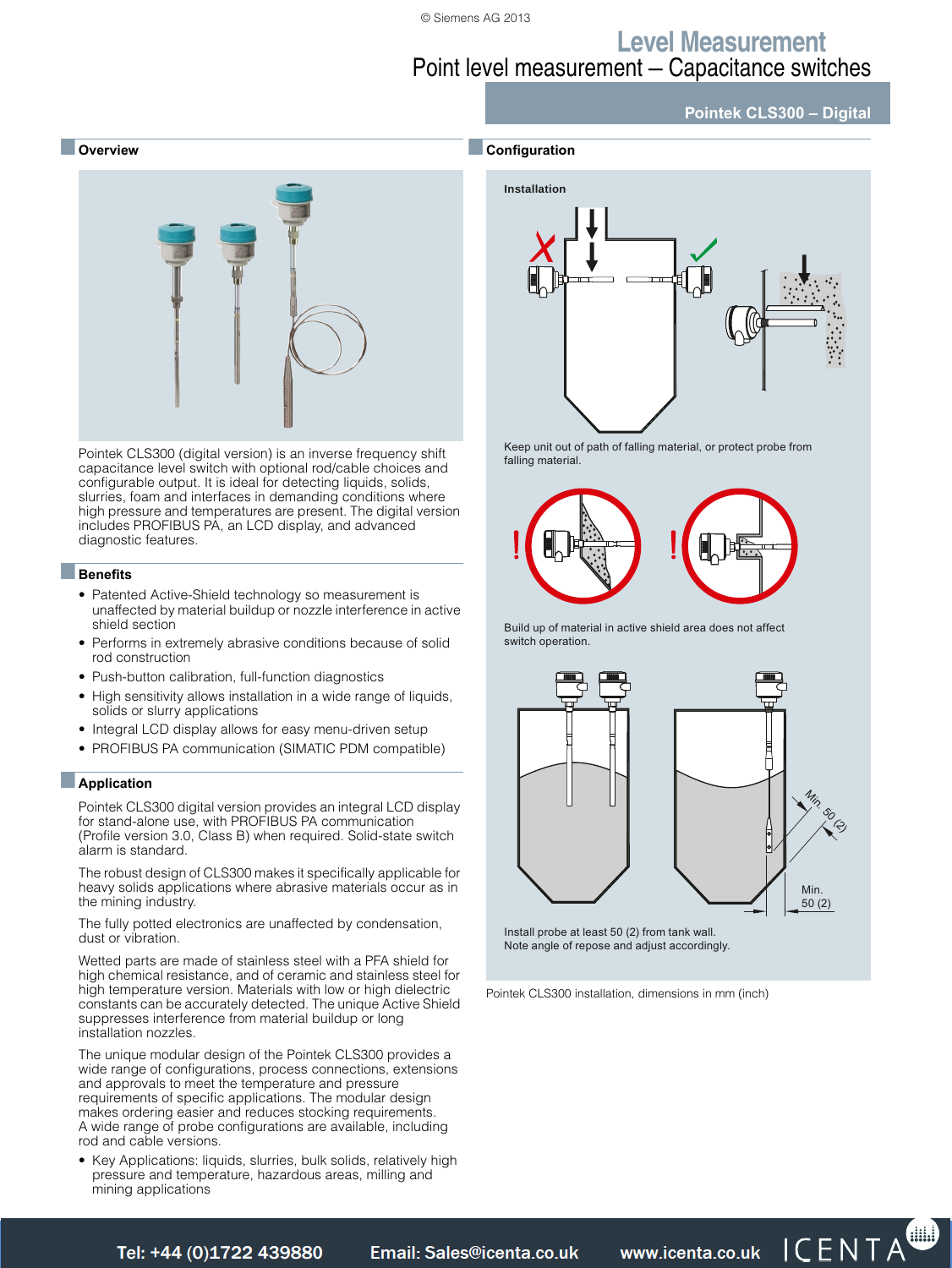### **Pointek CLS300 – Digital**

### ■**Technical specifications**

| Mode of operation                                                                     |                                                                                                                      |
|---------------------------------------------------------------------------------------|----------------------------------------------------------------------------------------------------------------------|
| Measuring principle                                                                   | Inverse frequency shift<br>capacitive level detection                                                                |
| Input                                                                                 |                                                                                                                      |
| Measured variable                                                                     | Change in picoFarad (pF)                                                                                             |
| Output<br>Solid-state output                                                          |                                                                                                                      |
| $\bullet$ Output<br>• Protection<br>• Max. switching voltage                          | Galvanically isolated<br>Against reversed polarity (bipolar)<br>$\bullet$ 30 V DC<br>• 30 V peak AC                  |
| • Max. load current<br>• Voltage drop<br>• Time delay (pre or post switching)         | 82 mA<br>< 1 V, typical at 50 mA<br>Programmable by user<br>(0100 s)                                                 |
| Fail-safe mode<br>Connection                                                          | Min. or max.<br>Removable terminal block                                                                             |
| Accuracy                                                                              |                                                                                                                      |
| Resolution                                                                            |                                                                                                                      |
| • Min. sensitivity (pF)                                                               | 1 % change in actual                                                                                                 |
| • Max. temperature error                                                              | capacitance<br>0.2 % of actual capacitance value                                                                     |
| Rated operating conditions <sup>1)</sup>                                              |                                                                                                                      |
| Installation conditions                                                               |                                                                                                                      |
| Location                                                                              | Indoor/outdoor                                                                                                       |
| Ambient conditions<br>• Ambient temperature                                           | $-40$ $+85$ °C (-40 $+185$ °F) <sup>2)</sup>                                                                         |
| Medium conditions                                                                     | Liquids, bulk solids, slurries and<br>interfaces, and applications with<br>viscous materials                         |
| • Relative dielectric constant $\varepsilon_r$<br>• Process temperature               | Min. 1.5                                                                                                             |
| - Rod/Cable version<br>- High Temperature version<br>· Process pressure <sup>3)</sup> | $-40$ $+200$ °C (-40 $+392$ °F) <sup>2)</sup><br>$-40+400 °C (-40+752 °F)$<br>-1  +35 bar q<br>$(-14.6  +511$ psi g) |
| Design                                                                                |                                                                                                                      |
| Material (enclosure)                                                                  | Powder-coated aluminum with                                                                                          |
| Degree of protection                                                                  | gasket<br>Standard: Type 4/NEMA 4/IP65<br>Optional: Type 4/NEMA 4/IP68                                               |
| Cable inlet                                                                           | 2 x M20x1.5 thread<br>(option: 2 x 1/2" NPT conduit entry<br>including 1 plugged entry)                              |
|                                                                                       |                                                                                                                      |

| <b>Controls and displays</b><br>Local display                                                                               | <b>LCD</b>                                                                                                                         |
|-----------------------------------------------------------------------------------------------------------------------------|------------------------------------------------------------------------------------------------------------------------------------|
|                                                                                                                             |                                                                                                                                    |
| Configuration                                                                                                               | • Locally, using 3 button keypad<br>(for standalone operation)<br>• Remotely, using SIMATIC PDM<br>(for installation on a network) |
| Power supply                                                                                                                |                                                                                                                                    |
| Bus voltage (at process connection)                                                                                         | $\bullet$ Standard: 12  30 V DC<br>· Intrinsically Safe: 12  24 V DC                                                               |
| Current consumption                                                                                                         | $12.5 \text{ mA}$                                                                                                                  |
| <b>Certificates and approvals</b>                                                                                           |                                                                                                                                    |
| General Purpose                                                                                                             | CSA, FM, CE, C-TICK                                                                                                                |
| Dust Ignition Proof                                                                                                         | ATEX II 1/2 D, 2 D IP6X T100 °C                                                                                                    |
| Flameproof Enclosure With IS Probe                                                                                          | ATEX II 1/2 G EEx d[ia] IIC T6T4<br>ATEX II 1/2 D T100 °C                                                                          |
| Dust Ignition Proof With IS Probe                                                                                           | CSA/FM Class II, Div. 1,<br>Groups E, F, G<br>CSA/FM Class III T4                                                                  |
| Intrinsically Safe <sup>4)</sup>                                                                                            | ATEX II 1 G EEx ia IIC T6T4<br>ATEX II 1/2 D, 2 D IP6X T100 °C                                                                     |
|                                                                                                                             | CSA/FM Class I, Div. 1,<br>Groups A, B, C, D<br>CSA/FM Class II, Div. 1,<br>Groups E, F, G<br>CSA/FM Class III T4                  |
| Non-incendive                                                                                                               | CSA/FM Class I, Div. 2,<br>Groups A, B, C, D<br>CSA/FM Class II, Div. 2,<br>Groups F, G<br>CSA/FM Class III T4 or T6               |
| Explosion Proof with IS Probe                                                                                               | CSA/FM Class I, Div. 1,<br>Groups A, B, C, D<br>CSA/FM Class II, Div. 1,<br>Groups E, F, G<br><b>CSA/FM Class III T4</b>           |
| Marine                                                                                                                      | Lloyds Register of Shipping,<br>Categories ENV1, ENV2 and<br>ENV <sub>5</sub>                                                      |
| Others                                                                                                                      | Pattern Approval (China)                                                                                                           |
| Communication                                                                                                               | PROFIBUS PA<br>(IEC 61158 CPF3 CP3/2)                                                                                              |
|                                                                                                                             | Bus physical layer:<br>IEC 61158-2 MBP-(IS)                                                                                        |
|                                                                                                                             | Device profile: PROFIBUS PA<br>profile for Process Control<br>Devices Version 3.0, Class B<br>FISCO field device                   |
|                                                                                                                             |                                                                                                                                    |
| <sup>1)</sup> When operation is in areas classified as hazardous, observe restrictions<br>according to relevant certificate |                                                                                                                                    |

according to relevant certificate. See also Pressure/Temperature curves starting on page 4/60. <sup>2)</sup> Thermal isolator is used if process connection temperature exceeds 85 °C (185 °F)

3) Pressure rating of process seal is temperature dependent. See Pressure/Temperature curves starting on page 4/60.

4) Barrier or Intrinsically Safe power supply required for Intrinsically Safe protection

| Design: Probe                 |                                                                                                  |                                                                                           |                                                       |
|-------------------------------|--------------------------------------------------------------------------------------------------|-------------------------------------------------------------------------------------------|-------------------------------------------------------|
|                               | <b>Rod version</b>                                                                               | <b>High Temperature version</b>                                                           | Cable version                                         |
| Length                        | Min. 250 mm (9.8 inch).<br>max. 1 000 mm (40 inch)                                               | Min. 250 mm (9.8 inch).<br>max. 1 000 mm (40 inch)                                        | Min. 1 000 mm (40 inch),<br>max. 25 000 mm (984 inch) |
| Sensor wetted parts           | PFA (no insulation on active<br>probe), 316L stainless steel,<br>PEEK isolators                  | Ceramic ( $ZrO21$ ) isolators<br>(no insulation on active probe),<br>316L stainless steel | 316 stainless steel, optional PFA,<br>PEEK isolators  |
| O-ring seal material          | FKM (optional FFKM) <sup>2)</sup>                                                                | Graphite <sup>2)</sup>                                                                    | FKM (optional FFKM) <sup>2)</sup>                     |
| Thermal isolator              | Optional                                                                                         | Standard                                                                                  | Optional                                              |
| Extension                     | User selectable length                                                                           | User selectable length                                                                    | User selectable cable length                          |
| <sup>1)</sup> Zirconium Oxide |                                                                                                  |                                                                                           |                                                       |
|                               | <sup>2)</sup> For Caustic Materials, please contact ceg.smpi@siemens.com for alternative O-Rings |                                                                                           |                                                       |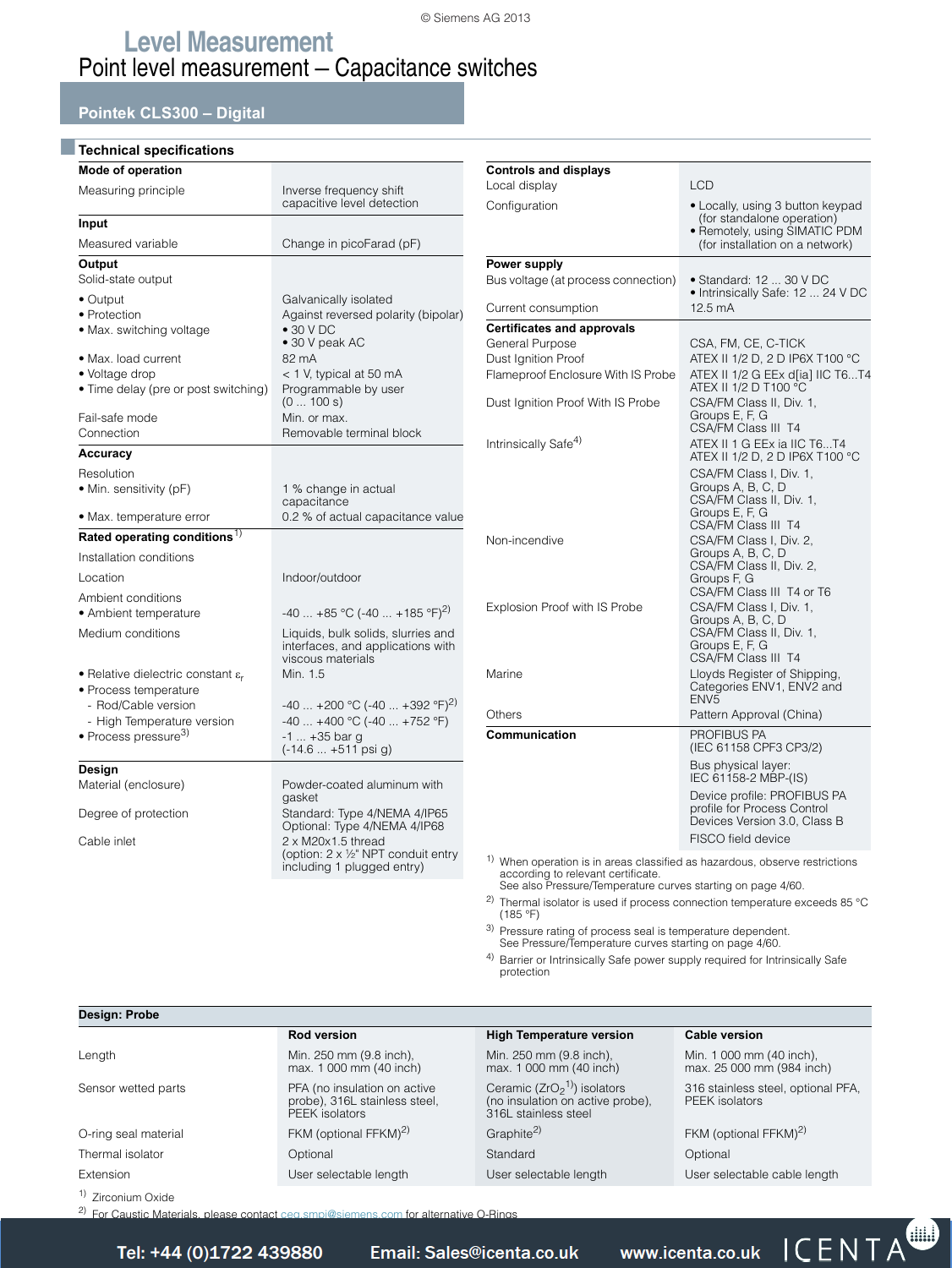### **Level Measurement** Point level measurement — Capacitance switches

#### **Pointek CLS300 – Digital**

| <b>Selection and Ordering data</b>                                                                                                                                                                                                                                                                                            |                         | Article No.                 | Selection and Ordering data                                                                                                                                                                                                                                                                                                   | Article No. |                |          |  |  |
|-------------------------------------------------------------------------------------------------------------------------------------------------------------------------------------------------------------------------------------------------------------------------------------------------------------------------------|-------------------------|-----------------------------|-------------------------------------------------------------------------------------------------------------------------------------------------------------------------------------------------------------------------------------------------------------------------------------------------------------------------------|-------------|----------------|----------|--|--|
| Pointek CLS300 - Digital - Rod with                                                                                                                                                                                                                                                                                           | 7ML5660-                |                             | Pointek CLS300 - Digital - Rod with                                                                                                                                                                                                                                                                                           | 7ML5660-    |                |          |  |  |
| <b>Threaded or Flanged process connection</b><br>Inverse frequency shift capacitance level switch<br>with optional rod/cable choices and configurable<br>output. It is ideal for detecting liquids, solids,<br>slurries, foam, and interfaces in demanding<br>conditions where high pressure and temperatures<br>are present. |                         | .                           | <b>Threaded or Flanged process connection</b><br>Inverse frequency shift capacitance level switch<br>with optional rod/cable choices and configurable<br>output. It is ideal for detecting liquids, solids,<br>slurries, foam, and interfaces in demanding<br>conditions where high pressure and temperatures<br>are present. |             | n na Taisin    |          |  |  |
| <b>Process connection</b><br>Threaded, 316L stainless steel                                                                                                                                                                                                                                                                   |                         |                             | Add Order code Y01 and plain text:<br>"Insertion length  mm"                                                                                                                                                                                                                                                                  |             |                |          |  |  |
| 34" NPT [(Taper), ANSI/ASME B1.20.1]<br>1" NPT [(Taper), ANSI/ASME B1.20.1]<br>11/4" NPT [(Taper), ANSI/ASME B1.20.1]                                                                                                                                                                                                         | $\bullet$ 0 A<br>۰<br>۰ | 0B<br>0C                    | Extended rod, factory adjusted length<br>۰<br>250  499 mm (9.8  19.65 inch)<br>Extended rod, factory adjusted length<br>Ó<br>500  749 mm (19.69  29.49 inch)                                                                                                                                                                  | Е<br>F      |                |          |  |  |
| 1 <sup>1</sup> / <sub>2</sub> " NPT [(Taper), ANSI/ASME B1.20.1]<br>R 34" ((BSPT), EN 10226/PT (JIS-T), JIS B 0203]<br>R 1" [(BSPT), EN 10226/PT (JIS-T), JIS B 0203]                                                                                                                                                         | $\bullet$<br>۰<br>۰     | 0 <sub>D</sub><br>1 A<br>1B | Extended rod, factory adjusted length<br>۰<br>750  999 mm (29.53  39.3 inch)<br><b>Thermal isolator</b>                                                                                                                                                                                                                       | G           |                |          |  |  |
| R 1½" [(BSPT), EN 10226/PT (JIS-T),<br>JIS B 0203]                                                                                                                                                                                                                                                                            | ۰                       | 1 <sub>D</sub>              | Without thermal isolator<br>Ó                                                                                                                                                                                                                                                                                                 |             | $\bf{0}$       |          |  |  |
| G 34" [(BSPP), EN ISO 228-1/PF (JIS-P),<br>JIS B 0202]                                                                                                                                                                                                                                                                        | $\bullet$ .             | 3A                          | With thermal isolator [for process connection<br>۰<br>temperatures over 85 °C (185 °F)]                                                                                                                                                                                                                                       |             | $\mathbf{1}$   |          |  |  |
| G 1" [(BSPP), EN ISO 228-1/PF (JIS-P),<br>JIS B 0202]                                                                                                                                                                                                                                                                         | $\bullet$ .             | 3B                          | <b>Wetted seals</b><br><b>FKM</b>                                                                                                                                                                                                                                                                                             |             | 0              |          |  |  |
| G 11/2" [(BSPP), EN ISO 228-1/PF (JIS-P),<br>JIS B 0202]                                                                                                                                                                                                                                                                      | $\bullet$               | 3D                          | FFKM [for process temperatures above -20 °C (-4 °F)]●<br>Probe material                                                                                                                                                                                                                                                       |             | $\blacksquare$ |          |  |  |
| Welded flange, 316L stainless steel, raised face<br>1" ASME, 150 lb                                                                                                                                                                                                                                                           | ۰                       | <b>5A</b>                   | 316L stainless steel with PFA lining and PEEK<br>۰<br>isolators                                                                                                                                                                                                                                                               |             |                | $\bf{0}$ |  |  |
| 1" ASME, 300 lb<br>1" ASME, 600 lb                                                                                                                                                                                                                                                                                            |                         | 5B<br>5 C                   | <b>Approvals</b><br>Dust Ignition Proof:<br>۰                                                                                                                                                                                                                                                                                 |             |                | в        |  |  |
| 11/2" ASME, 150 lb<br>11/2" ASME, 300 lb<br>11/2" ASME, 600 lb                                                                                                                                                                                                                                                                | ۰                       | 5 D<br>5 E<br>5F            | CE, C-TICK, ATEX II 1/2 D, 2 D IP6X T100 °C<br>Intrinsically Safe <sup>1)</sup><br>۰<br>CE, C-TICK, ATEX II 1 G EEx ia IIC T6T4,                                                                                                                                                                                              |             |                | C        |  |  |
| 2" ASME, 150 lb<br>2" ASME, 300 lb<br>2" ASME, 600 lb                                                                                                                                                                                                                                                                         | ۰                       | 5G<br>5H<br>5J              | ATEX II 1/2 D, 2 D IP6X T100 °C<br>Flameproof Enclosure with IS Probe:<br>Ó<br>CE, C-TICK, ATEX II 1/2 G EEx d[ia] IIC T6T4,                                                                                                                                                                                                  |             |                | D        |  |  |
| 3" ASME, 150 lb<br>3" ASME, 300 lb<br>3" ASME, 600 lb                                                                                                                                                                                                                                                                         | ۰                       | 5K<br>5 L<br>5 M            | ATEX II 1/2 D T100 °C<br>Dust Ignition Proof with IS Probe:<br>۰<br>CSA/FM Class II, Div. 1, Groups E, F, G<br>CSA/FM Class III T4                                                                                                                                                                                            |             |                | E        |  |  |
| 4" ASME, 150 lb<br>4" ASME, 300 lb<br>4" ASME, 600 lb                                                                                                                                                                                                                                                                         | ۰                       | <b>5N</b><br>5 P<br>5 Q     | Intrinsically Safe <sup>1)</sup><br>۰<br>CSA/FM Class I, Div. 1, Groups A, B, C, D<br>CSA/FM Class II, Div. 1, Groups E, F, G<br>CSA/FM Class III T4                                                                                                                                                                          |             |                | F        |  |  |
| Welded flange, 316L stainless steel,<br><b>Type A flat faced</b><br>DN 25, PN 16<br>DN 25, PN 40                                                                                                                                                                                                                              | ۰                       | 6 A<br>6 B                  | Explosion Proof Enclosure with IS Probe:<br>Ó<br>CSA/FM Class I, Div. 1, Groups A, B, C, D<br>CSA/FM Class II, Div. 1, Groups E, F, G<br>CSA/FM Class III 14                                                                                                                                                                  |             |                | G        |  |  |
| DN 40, PN 16<br>DN 40, PN 40                                                                                                                                                                                                                                                                                                  | $\bullet$ .             | 6 C<br>6 D                  | General Purpose (CSA, FM)<br>۰                                                                                                                                                                                                                                                                                                |             |                | н        |  |  |
| DN 50, PN 16<br>DN 50, PN 40                                                                                                                                                                                                                                                                                                  | ۰                       | 6 E<br>6 F                  | General Purpose (CSA, FM, CE, C-TICK)<br>۰<br><b>Enclosure and Lid</b>                                                                                                                                                                                                                                                        |             |                |          |  |  |
| DN 80, PN 16<br>DN 80, PN 40                                                                                                                                                                                                                                                                                                  | $\bullet$ .             | 6 <sub>G</sub><br>6 H       | Aluminum epoxy coated                                                                                                                                                                                                                                                                                                         |             |                |          |  |  |
| DN 100, PN 16<br>DN 100, PN 40                                                                                                                                                                                                                                                                                                | $\bullet$ .             | 6 J<br>6 K                  | 2 x 1/2" NPT via adapter - cable inlet, IP65<br>Ó<br>2 x M20x1.5 cable inlet, IP65<br>۰<br>2 x 1/2" NPT via adapter - cable inlet, IP68<br>Ó                                                                                                                                                                                  |             |                |          |  |  |
| (Note: Flange bolting patterns and facings<br>dimensionally correspond to the applicable<br>ASME B16.5 or EN 1092-1 standard.)                                                                                                                                                                                                |                         |                             | 2 x M20x1.5 cable inlet, IP68<br>Ó<br>Active shield length<br>Standard length -<br>Ó                                                                                                                                                                                                                                          |             |                |          |  |  |
| <b>Probe length</b> (length from flange face)<br>(threaded lengths include process thread)<br>Note: No Y01 needed in Order code for<br>standard lengths                                                                                                                                                                       |                         |                             | (125 mm threaded, 105 mm flanged)<br>Extended shield -<br>۰<br>(250 mm threaded, 230 mm flanged) <sup>2)</sup><br>Extended shield -<br>۰<br>(400 mm threaded, 380 mm flanged) <sup>3)</sup>                                                                                                                                   |             |                |          |  |  |
| Standard version, rod 350 mm (13.78 inch)<br>Extended rod, length 500 mm (19.69 inch)<br>Extended rod, length 750 mm (29.53 inch)                                                                                                                                                                                             | Ó<br>۰                  | А<br>в<br>C                 | <sup>1)</sup> Barrier or Intrinsically Safe power supply required for Intrinsically Safe<br>protection                                                                                                                                                                                                                        |             |                |          |  |  |
| Extended rod, length 1 000 mm (39.37 inch)                                                                                                                                                                                                                                                                                    | ė                       | D                           | <sup>2)</sup> Available with Probe version options $B \dots D$ , F, G only<br>$[> 500$ mm $(1969$ inch)]                                                                                                                                                                                                                      |             |                |          |  |  |

options B ... D, F, G only  $[2, 500 \text{ mm} (19.69 \text{ inch})]$ 

<sup>3)</sup> [Available with Probe version optio](mailto:sales@icenta.co.uk)[ns C, D, and, G only](http://www.icenta.co.uk)  $[≥ 750$  mm  $(29.53$  inch)]

¢ We can offer shorter delivery times for configurations designated with the Quick Ship Symbol ¢. For details see page 9/5 in the appendix.

#### **icenta Controls Ltd**

Siemens FI 01 · 2014 **4/55** *Tel: +44 (0)1722 41 Fax: +44 (0)1722 e: sales@icenta.co.uk www.icenta.co.uk* 

œ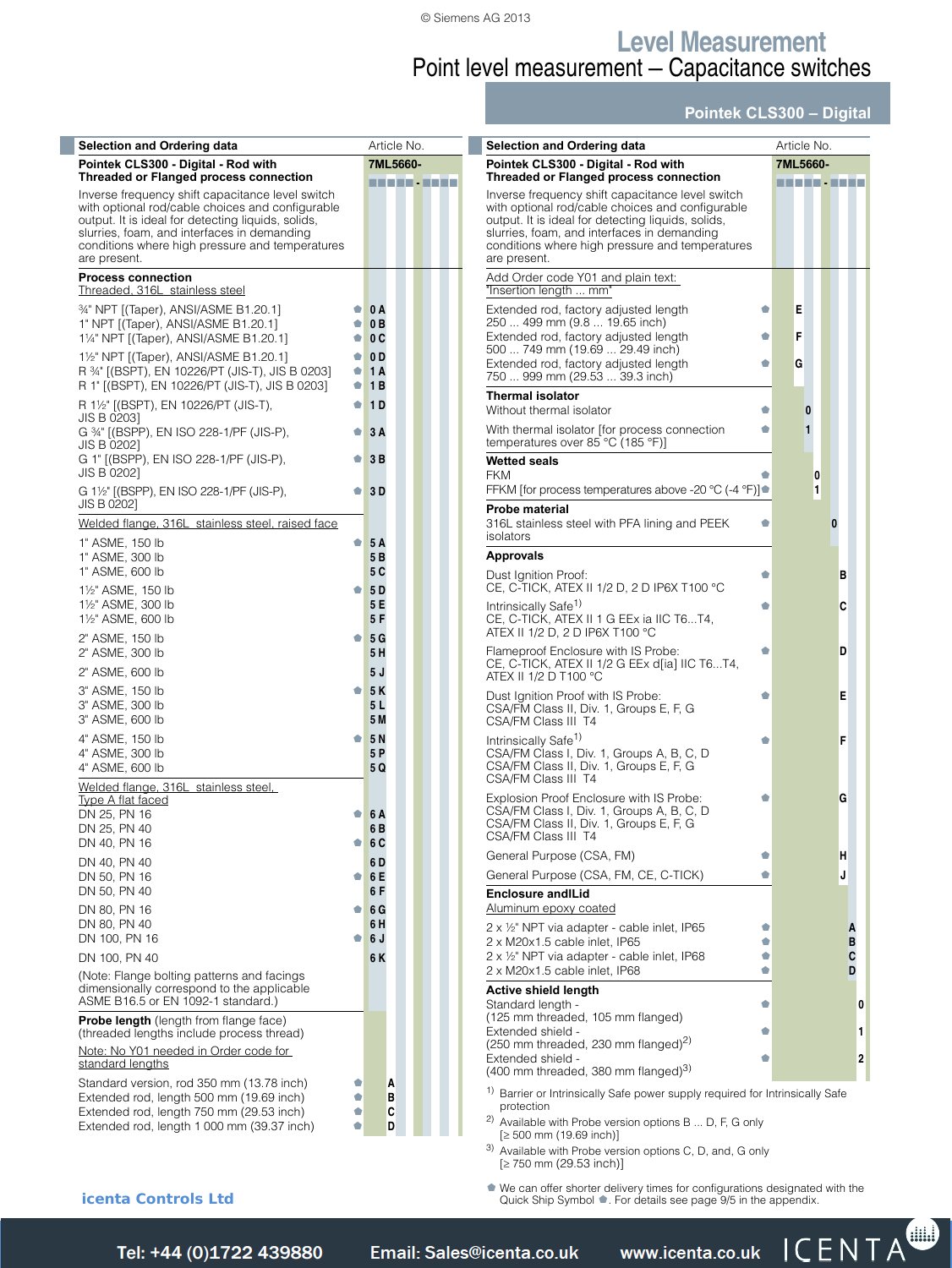#### **Pointek CLS300 – Digital**

| <b>Selection and Ordering data</b>                                                                                                                                                                                 | Order code      |
|--------------------------------------------------------------------------------------------------------------------------------------------------------------------------------------------------------------------|-----------------|
| <b>Further designs</b>                                                                                                                                                                                             |                 |
| Please add "-Z" to Article No. and specify Order<br>$code(s)$ .                                                                                                                                                    |                 |
| Total insertion length: enter the total insertion length • Y01<br>in plain text description                                                                                                                        |                 |
| Stainless steel tag [69 x 50 mm (2.71 x 1.97 inch)]: $\bullet$ Y15<br>Measuring-point number/identification<br>(max. 27 characters) specify in plain text                                                          |                 |
| Manufacturer's test certificate: M to DIN 55350,<br>Part 18 and to ISO 9000                                                                                                                                        | C <sub>11</sub> |
| Inspection Certificate Type 3.1 per EN 10204                                                                                                                                                                       | C <sub>12</sub> |
| <b>Operating Instructions</b>                                                                                                                                                                                      |                 |
| Note: The Operating Instructions should be<br>ordered as a separate line on the order.<br>This device is shipped with the Siemens Milltronics<br>manual DVD containing the ATEX Quick Start and<br>manual library. | See page 4/59   |
| <b>Accessories</b>                                                                                                                                                                                                 | See page 4/59   |

¢ We can offer shorter delivery times for configurations designated with the Quick Ship Symbol ¢. For details see page 9/5 in the appendix.

| <b>Selection and Ordering data</b>                                                                     |        | Article No. |            |  |  |
|--------------------------------------------------------------------------------------------------------|--------|-------------|------------|--|--|
| Pointek CLS300 - Digital - Cable with                                                                  |        |             | 7ML5661-   |  |  |
| <b>Threaded or Flanged process connection</b>                                                          |        |             | ---------- |  |  |
| Versatile inverse frequency shift capacitance level<br>switch with optional process connection choices |        |             |            |  |  |
| and configurable output, ideal for detection of                                                        |        |             |            |  |  |
| liquids, solids, slurries, foam, and interfaces                                                        |        |             |            |  |  |
| <b>Process connection</b><br>Threaded, 316L stainless steel                                            |        |             |            |  |  |
|                                                                                                        |        |             |            |  |  |
| 11/4" NPT [(Taper), ANSI/ASME B1.20.1]<br>11/2" NPT [(Taper), ANSI/ASME B1.20.1]                       | ۰<br>۰ | 0 C<br>0 D  |            |  |  |
| R 11/2" [(BSPT), EN 10226/PT (JIS-T), JIS B 0203]                                                      | ۰      | 1 D         |            |  |  |
| G 1½" [(BSPP), EN ISO 228-1/PF (JIS-P), JIS B 0202] ●                                                  |        | 3 D         |            |  |  |
| Welded flange, 316L stainless steel, raised face                                                       |        |             |            |  |  |
| 11/2" ASME, 150 lb                                                                                     | ۰      | 5 D         |            |  |  |
| 11/2" ASME, 300 lb                                                                                     |        | 5 E         |            |  |  |
| 11/2" ASME, 600 lb                                                                                     |        | 5 F         |            |  |  |
| 2" ASME, 150 lb                                                                                        | ۰      | 5 G         |            |  |  |
| 2" ASME, 300 lb                                                                                        |        | 5 H         |            |  |  |
| 2" ASME, 600 lb                                                                                        |        | 5 J         |            |  |  |
| 3" ASME, 150 lb                                                                                        | ۰      | 5K          |            |  |  |
| 3" ASME, 300 lb<br>3" ASME, 600 lb                                                                     |        | 5 L<br>5 M  |            |  |  |
| 4" ASME, 150 lb                                                                                        | ۰      | 5N          |            |  |  |
| 4" ASME, 300 lb                                                                                        |        | 5 P         |            |  |  |
| 4" ASME, 600 lb                                                                                        |        | 5 Q         |            |  |  |
| Welded flange, 316L stainless steel,                                                                   |        |             |            |  |  |
| <u>Type A flat faced</u>                                                                               |        |             |            |  |  |
| DN 40, PN 16                                                                                           | ÷      | 6 C         |            |  |  |
| DN 40, PN 40                                                                                           |        | 6 D         |            |  |  |
| DN 50, PN 16                                                                                           | ۰      | 6 E         |            |  |  |
| DN 50, PN 40                                                                                           |        | 6 F         |            |  |  |
| DN 80, PN 16<br>DN 80, PN 40                                                                           | ۰      | 6 G<br>6 H  |            |  |  |
|                                                                                                        |        |             |            |  |  |
| DN 100, PN 16<br>DN 100, PN 40                                                                         | ۰      | 6 J<br>6 K  |            |  |  |
| (Note: Flange bolting patterns and facings                                                             |        |             |            |  |  |
| dimensionally correspond to the applicable                                                             |        |             |            |  |  |
| ASME B16.5 or EN 1092-1 standard.)                                                                     |        |             |            |  |  |
| Probe length (length from flange face)<br>(threaded lengths include process thread)                    |        |             |            |  |  |
| Note: No Y01 needed in Order code for                                                                  |        |             |            |  |  |
| standard lengths                                                                                       |        |             |            |  |  |
| Extended cable, 3 000 mm (118.11 inch),                                                                |        |             | A          |  |  |
| length can be shortened by customer<br>Extended cable, 6 000 mm (236.22 inch),                         | ۰      |             | в          |  |  |
| length can be shortened by customer                                                                    |        |             |            |  |  |
| Add Order code Y01 and plain text:<br>"Insertion length  mm"                                           |        |             |            |  |  |
|                                                                                                        |        |             |            |  |  |
| Extended cable, 500  1 000 mm<br>(19.69  39.37 inch)                                                   | ۰      |             | Е          |  |  |
| Extended cable, 1 001  5 000 mm                                                                        |        |             | F          |  |  |
| (39.41  196.85 inch)                                                                                   |        |             |            |  |  |
| Extended cable, 5 001  10 000 mm<br>(196.89  393.70 inch)                                              | ۰      |             | G          |  |  |
| Extended cable, 10 001  15 000 mm                                                                      |        |             | н          |  |  |
| (393.74  590.55 inch)                                                                                  |        |             |            |  |  |
| Extended cable, 15 001  20 000 mm                                                                      |        |             | J          |  |  |
| (590.59  787.40 inch)<br>Extended cable, 20 001  25 000 mm                                             | ۰      |             | ĸ          |  |  |
| (787.44  984.25 inch)                                                                                  |        |             |            |  |  |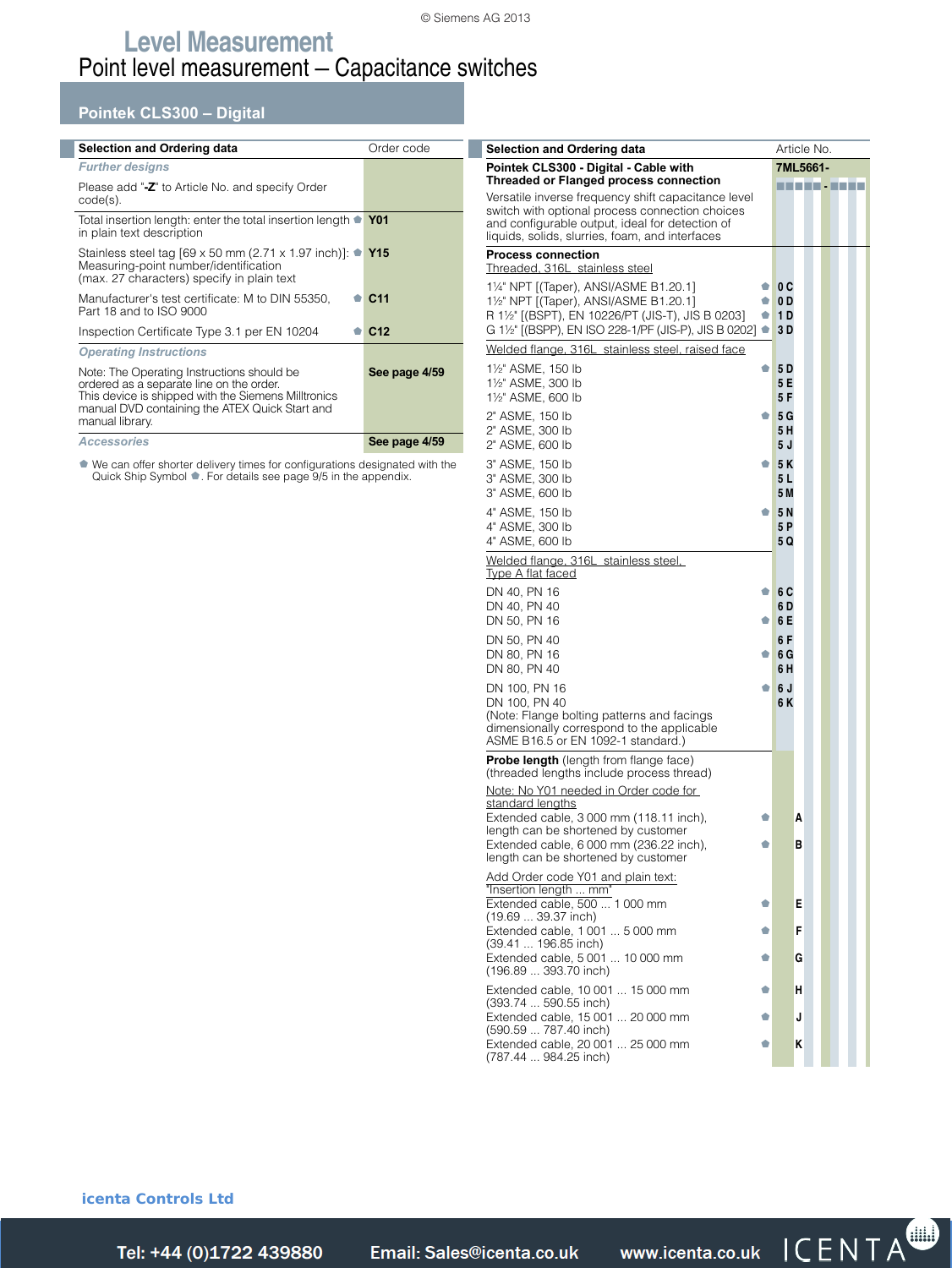I

### **Level Measurement** Point level measurement — Capacitance switches

#### **Pointek CLS300 – Digital**

| <b>Selection and Ordering data</b>                                                                                                                                                                                                                            |        | Article No. |        |        |        |  |
|---------------------------------------------------------------------------------------------------------------------------------------------------------------------------------------------------------------------------------------------------------------|--------|-------------|--------|--------|--------|--|
| Pointek CLS300 - Digital - Cable with                                                                                                                                                                                                                         |        | 7ML5661-    |        |        |        |  |
| <b>Threaded or Flanged process connection</b><br>Versatile inverse frequency shift capacitance level<br>switch with optional process connection choices<br>and configurable output, ideal for detection of<br>liquids, solids, slurries, foam, and interfaces |        | n in Frank  |        |        |        |  |
| <b>Thermal isolator</b><br>Without thermal isolator<br>With thermal isolator [for process connection<br>temperatures over 85 °C (185 °F)]                                                                                                                     | ٠<br>۵ |             | 0<br>1 |        |        |  |
| <b>Wetted seals</b><br><b>FKM</b><br>FFKM [for process temperatures above -20 °C (-4 °F)]●                                                                                                                                                                    |        |             | 0<br>1 |        |        |  |
| <b>Probe material</b><br>Bare 316L stainless steel cable, PEEK isolators and<br>316L stainless steel cable weight<br>PFA coated cable, PEEK isolators and 316L<br>stainless steel cable weight                                                                | ۰      |             |        | 0<br>1 |        |  |
| <b>Approvals</b>                                                                                                                                                                                                                                              |        |             |        |        |        |  |
| Dust Ignition Proof:<br>CE, C-TICK, ATEX II 1/2 D, 2 D IP6X T100 °C                                                                                                                                                                                           | ۰      |             |        |        | в      |  |
| Intrinsically Safe <sup>1)</sup><br>CE, C-TICK, ATEX II 1 G EEx ia IIC T6T4,<br>ATEX II 1/2 D, 2 D IP6X T100 °C                                                                                                                                               | ۰      |             |        |        | c      |  |
| Flameproof Enclosure with IS Probe:<br>CE, C-TICK, ATEX II 1/2 G EEx d[ia] IIC T6T4,<br>ATEX II 1/2 D T100 °C                                                                                                                                                 | ۰      |             |        |        | D      |  |
| Intrinsically Safe <sup>1)</sup><br>CSA/FM Class I, Div. 1, Groups A, B, C, D<br>CSA/FM Class II, Div. 1, Groups E, F, G<br>CSA/FM Class III T4                                                                                                               |        |             |        |        | F      |  |
| Explosion Proof Enclosure with IS Probe:<br>CSA/FM Class I, Div. 1, Groups A, B, C, D<br>CSA/FM Class II, Div. 1, Groups E, F, G<br>CSA/FM Class III T4                                                                                                       | ۰      |             |        |        | G      |  |
| General Purpose (CSA, FM)                                                                                                                                                                                                                                     | ۰      |             |        |        | н      |  |
| General Purpose (CSA, FM, CE, C-TICK)                                                                                                                                                                                                                         | ۰      |             |        |        | J      |  |
| <b>Enclosure and Lid</b><br>Aluminum epoxy coated                                                                                                                                                                                                             |        |             |        |        |        |  |
| 2 x 1/2" NPT via adapter - cable inlet, IP65                                                                                                                                                                                                                  | O      |             |        |        | А      |  |
| 2 x M20x1.5 cable inlet, IP65                                                                                                                                                                                                                                 | ۰      |             |        |        | в      |  |
| 2 x 1/2" NPT via adapter - cable inlet, IP68<br>2 x M20x1.5 cable inlet. IP68                                                                                                                                                                                 | ۰<br>۰ |             |        |        | C<br>D |  |
| <b>Active shield length</b>                                                                                                                                                                                                                                   |        |             |        |        |        |  |
| Standard length -<br>(125 mm threaded, 105 mm flanged)                                                                                                                                                                                                        | ۰      |             |        |        |        |  |
| Extended shield -                                                                                                                                                                                                                                             | ۰      |             |        |        |        |  |
| 250 mm threaded, 230 mm flanged) <sup>2)</sup>                                                                                                                                                                                                                |        |             |        |        |        |  |
| Extended shield -<br>$(400 \text{ mm}$ threaded, 380 mm flanged) <sup>2)</sup>                                                                                                                                                                                | ۰      |             |        |        |        |  |
| 1) $D = 1$ and $D = 1$ and $D = 1$ and $D = 1$ and $D = 1$ and $D = 1$ and $D = 1$                                                                                                                                                                            |        |             |        |        |        |  |

or Intrinsically Safe power supply required for Intrinsically Safe protection

2) Available with Probe version options A, B and, F ... K only  $[ \geq 1 000$  mm  $(39.7$  inch)]

¢ We can offer shorter delivery times for configurations designated with the Quick Ship Symbol ¢. For details see page 9/5 in the appendix.

| <b>Selection and Ordering data</b>                                                                                                                                                                                 | Order code      |
|--------------------------------------------------------------------------------------------------------------------------------------------------------------------------------------------------------------------|-----------------|
| <b>Further designs</b>                                                                                                                                                                                             |                 |
| Please add "-Z" to Article No. and specify Order<br>code(s).                                                                                                                                                       |                 |
| Total insertion length: enter the total insertion length $\bullet$ Y01<br>in plain text description                                                                                                                |                 |
| Stainless steel tag [69 x 50 mm (2.71 x 1.97 inch)]: $\bullet$ Y15<br>Measuring-point number/identification<br>(max. 27 characters) specify in plain text                                                          |                 |
| Manufacturer's test certificate: M to DIN 55350,<br>Part 18 and to ISO 9000                                                                                                                                        | C <sub>11</sub> |
| Inspection Certificate Type 3.1 per EN 10204                                                                                                                                                                       | C <sub>12</sub> |
| <b>Operating Instructions</b>                                                                                                                                                                                      |                 |
| Note: The Operating Instructions should be<br>ordered as a separate line on the order.<br>This device is shipped with the Siemens Milltronics<br>manual DVD containing the ATEX Quick Start and<br>manual library. | See page 4/59   |
| <b>Accessories</b>                                                                                                                                                                                                 | See page 4/59   |

¢ We can offer shorter delivery times for configurations designated with the Quick Ship Symbol ¢. For details see page 9/5 in the appendix.

**icenta Controls Ltd** 

Siemens FI 01 · 2014 **4/57** *Tel: +44 (0)1722 41 Fax: +44 (0)1722 e: sales@icenta.co.uk www.icenta.co.uk*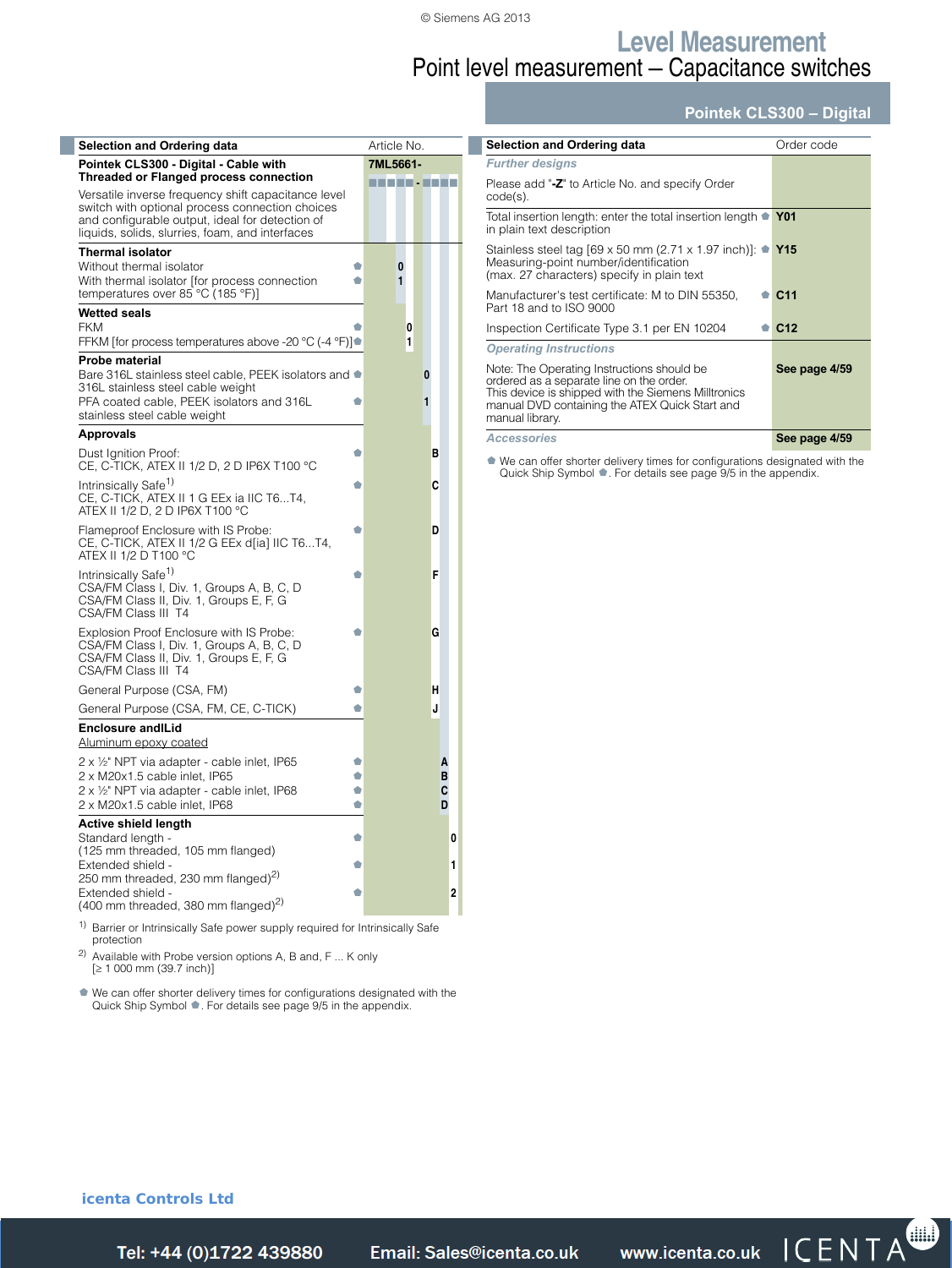#### **Pointek CLS300 – Digital**

| <b>Selection and Ordering data</b>                                                                                                                                                                                                                                         | Article No.            |                      |        |  |  |  |
|----------------------------------------------------------------------------------------------------------------------------------------------------------------------------------------------------------------------------------------------------------------------------|------------------------|----------------------|--------|--|--|--|
| Pointek CLS300 - Digital - High Temperature                                                                                                                                                                                                                                | 7ML5662-               |                      |        |  |  |  |
| Rod version with Threaded or Flanged process                                                                                                                                                                                                                               |                        |                      |        |  |  |  |
| connection<br>Inverse frequency shift capacitance level switch<br>with optional rod/cable choices and configurable<br>output. It is ideal for detecting liquids, solids,<br>slurries, foam, and interfaces in demanding<br>conditions where high pressure and temperatures |                        |                      |        |  |  |  |
| are present.                                                                                                                                                                                                                                                               |                        |                      |        |  |  |  |
| <b>Process connection</b><br><u>Threaded, 316L stainless steel</u>                                                                                                                                                                                                         |                        |                      |        |  |  |  |
| 34" NPT [(Taper), ANSI/ASME B1.20.1]                                                                                                                                                                                                                                       | 01                     | 0A                   |        |  |  |  |
| 1" NPT [(Taper), ANSI/ASME B1.20.1]<br>11/4" NPT [(Taper), ANSI/ASME B1.20.1]                                                                                                                                                                                              | $\bullet$<br>$\bullet$ | 0B<br>0 C            |        |  |  |  |
| 11/2" NPT [(Taper), ANSI/ASME B1.20.1]<br>R 34" [(BSPT), EN 10226/PT (JIS-T), JIS B 0203]                                                                                                                                                                                  | $\bullet$<br>0         | 0 <sub>D</sub><br>1A |        |  |  |  |
| R 1" [(BSPT), EN 10226/PT (JIS-T), JIS B 0203]                                                                                                                                                                                                                             | ۰                      | 1B                   |        |  |  |  |
| R 1½" [(BSPT), EN 10226/PT (JIS-T),<br>JIS B 02031                                                                                                                                                                                                                         | ۰                      | <b>1D</b>            |        |  |  |  |
| G 34" ((BSPP), EN ISO 228-1/PF (JIS-P),<br>JIS B 02021                                                                                                                                                                                                                     |                        | 3 A                  |        |  |  |  |
| G 1" [(BSPP), EN ISO 228-1/PF (JIS-P),<br>JIS B 02021                                                                                                                                                                                                                      |                        | 3 B                  |        |  |  |  |
| G 1½" [(BSPP), EN ISO 228-1/PF (JIS-P),<br>JIS B 0202]                                                                                                                                                                                                                     | ۰                      | 3 D                  |        |  |  |  |
| Welded flange, 316L stainless steel, raised face                                                                                                                                                                                                                           |                        |                      |        |  |  |  |
| 1" ASME, 150 lb                                                                                                                                                                                                                                                            | ۰                      | 5 A                  |        |  |  |  |
| 1" ASME, 300 lb<br>1" ASME, 600 lb                                                                                                                                                                                                                                         |                        | 5 B<br>5 C           |        |  |  |  |
| 11/ <sub>2</sub> " ASME, 150 lb<br>11/2" ASME, 300 lb                                                                                                                                                                                                                      |                        | <b>5D</b><br>5 E     |        |  |  |  |
| 11/2" ASME, 600 lb                                                                                                                                                                                                                                                         |                        | 5 F                  |        |  |  |  |
| 2" ASME, 150 lb<br>2" ASME, 300 lb                                                                                                                                                                                                                                         | ۰                      | 5G<br>5 H            |        |  |  |  |
| 2" ASME, 600 lb                                                                                                                                                                                                                                                            |                        | 5 J                  |        |  |  |  |
| 3" ASME, 150 lb<br>3" ASME, 300 lb                                                                                                                                                                                                                                         | ۰                      | <b>5K</b><br>5 L     |        |  |  |  |
| 3" ASME, 600 lb                                                                                                                                                                                                                                                            |                        | 5 M                  |        |  |  |  |
| 4" ASME, 150 lb<br>4" ASME, 300 lb                                                                                                                                                                                                                                         | ۰                      | 5 N<br>5 P           |        |  |  |  |
| 4" ASME, 600 lb<br>Welded flange, 316L stainless steel,                                                                                                                                                                                                                    |                        | 5 Q                  |        |  |  |  |
| <b>Type A flat faced</b><br>DN 25, PN 16                                                                                                                                                                                                                                   | ۰                      | 6 A                  |        |  |  |  |
| DN 25, PN 40                                                                                                                                                                                                                                                               |                        | 6 B                  |        |  |  |  |
| DN 40, PN 16<br>DN 40, PN 40                                                                                                                                                                                                                                               | ۰                      | 6 C                  |        |  |  |  |
| DN 50, PN 16                                                                                                                                                                                                                                                               | ۰                      | 6 D<br>6 E           |        |  |  |  |
| DN 50, PN 40                                                                                                                                                                                                                                                               |                        | 6 F                  |        |  |  |  |
| DN 80, PN 16<br>DN 80, PN 40                                                                                                                                                                                                                                               | ۰                      | 6 G<br>6 H           |        |  |  |  |
| DN 100, PN 16                                                                                                                                                                                                                                                              | ۰                      | 6 J                  |        |  |  |  |
| DN 100, PN 40<br>(Note: Flange bolting patterns and facings                                                                                                                                                                                                                |                        | 6 K                  |        |  |  |  |
| dimensionally correspond to the applicable<br>ASME B16.5 or EN 1092-1 standard.)                                                                                                                                                                                           |                        |                      |        |  |  |  |
| Probe length (length from flange face)<br>(threaded lengths include process thread)<br>Note: No Y01 needed in Order code for<br>standard lengths                                                                                                                           |                        |                      |        |  |  |  |
| Standard version, rod 350 mm (13.78 inch)                                                                                                                                                                                                                                  | ۰                      |                      | A      |  |  |  |
| Extended rod, length 500 mm (19.69 inch)<br>Extended rod, length 750 mm (29.53 inch)                                                                                                                                                                                       | ۰<br>¢                 |                      | в<br>C |  |  |  |
| Extended rod, length 1 000 mm (39.37 inch)                                                                                                                                                                                                                                 | ۰                      |                      | D      |  |  |  |
| Add Order code Y01 and plain text:<br>'Insertion length  mm'                                                                                                                                                                                                               |                        |                      |        |  |  |  |
| Extended rod, factory adjusted length<br>250  499 mm (9.8  19.65 inch)                                                                                                                                                                                                     | ۰                      |                      | Ε      |  |  |  |
| Extended rod, factory adjusted length<br>500  749 mm (19.69  29.49 inch)                                                                                                                                                                                                   | o                      |                      | F      |  |  |  |
|                                                                                                                                                                                                                                                                            |                        |                      |        |  |  |  |

| Selection and Ordering data                                                                                                                                                                                                                                                                |        |                         |   |   |   |                  |             |
|--------------------------------------------------------------------------------------------------------------------------------------------------------------------------------------------------------------------------------------------------------------------------------------------|--------|-------------------------|---|---|---|------------------|-------------|
| Pointek CLS300 - Digital - High Temperature                                                                                                                                                                                                                                                |        | Article No.<br>7ML5662- |   |   |   |                  |             |
| Rod version with Threaded or Flanged process                                                                                                                                                                                                                                               |        |                         |   |   |   |                  |             |
| connection<br>Inverse frequency shift capacitance level switch<br>with optional rod/cable choices and configurable<br>output. It is ideal for detecting liquids, solids,<br>slurries, foam, and interfaces in demanding<br>conditions where high pressure and temperatures<br>are present. |        |                         |   |   |   |                  |             |
| Extended rod, factory adjusted length<br>750  999 mm (29.53  39.3 inch)                                                                                                                                                                                                                    | ۰      |                         | G |   |   |                  |             |
| <b>Wetted seals</b><br>Graphite                                                                                                                                                                                                                                                            | O      |                         |   | 0 |   |                  |             |
| Probe material<br>316L stainless steel with ceramic $(ZrO2)$ isolators                                                                                                                                                                                                                     | ۰      |                         |   |   | 0 |                  |             |
| <b>Approvals</b><br>Dust Ignition Proof:<br>CE, C-TICK, ATEX II 1/2 D, 2 D IP6X T100 °C                                                                                                                                                                                                    | ŵ      |                         |   |   | в |                  |             |
| Intrinsically Safe <sup>1)</sup><br>CE, C-TICK, ATEX II 1 G EEx ia IIC T6T4,<br>ATEX II 1/2 D, 2 D IP6X T100 °C                                                                                                                                                                            | ۰      |                         |   |   | C |                  |             |
| Flameproof Enclosure with IS Probe:<br>CE, C-TICK, ATEX II 1/2 G EEx d[ia] IIC T6T4,<br>ATEX II 1/2 D T100 °C                                                                                                                                                                              | ŵ      |                         |   |   | D |                  |             |
| Intrinsically Safe <sup>1)</sup><br>CSA/FM Class I, Div. 1, Groups A, B, C, D<br>CSA/FM Class II, Div. 1, Groups E, F, G<br>CSA/FM Class III T4                                                                                                                                            | ۰      |                         |   |   | F |                  |             |
| <b>Explosion Proof Enclosure with IS Probe:</b><br>CSA/FM Class I, Div. 1, Groups A, B, C, D<br>CSA/FM Class II, Div. 1, Groups E, F, G<br>CSA/FM Class III T4                                                                                                                             | ۰      |                         |   |   | G |                  |             |
| General Purpose (CSA, FM)                                                                                                                                                                                                                                                                  | ۰      |                         |   |   | н |                  |             |
| General Purpose (CSA, FM, CE, C-TICK)                                                                                                                                                                                                                                                      | ŵ      |                         |   |   | J |                  |             |
| <b>Enclosure andlLid</b><br>Aluminum epoxy coated                                                                                                                                                                                                                                          |        |                         |   |   |   |                  |             |
| 2 x 1/2" NPT via adapter - cable inlet, IP65<br>2 x M20x1.5 cable inlet, IP65<br>2 x 1/2" NPT via adapter - cable inlet, IP68<br>2 x M20x1.5 cable inlet, IP68                                                                                                                             | ۰<br>۰ |                         |   |   |   | Α<br>в<br>C<br>D |             |
| Active shield length<br>Standard length - (125 mm threaded, 105 mm flanged)<br>Extended shield -<br>$(250 \text{ mm}$ threaded, 230 mm flanged) <sup>2)</sup><br>Extended shield -<br>(400 mm threaded, 380 mm flanged) <sup>3)</sup>                                                      |        |                         |   |   |   |                  | 0<br>1<br>2 |
| <sup>1)</sup> Barrier or Intrinsically Safe power supply required for Intrinsically Safe<br>protection                                                                                                                                                                                     |        |                         |   |   |   |                  |             |

<sup>2)</sup> Available with Probe version options B ... D, F, G only  $[≥ 500$  mm (19.69 inch)]

3) Available with Probe version options C, D, and, G only

 $[2750 \text{ mm} (29.53 \text{ inch})]$ 

¢ We can offer shorter delivery times for configurations designated with the Quick Ship Symbol ¢. For details see page 9/5 in the appendix.

|  | Tel: +44 (0)1722 439880 |
|--|-------------------------|
|  |                         |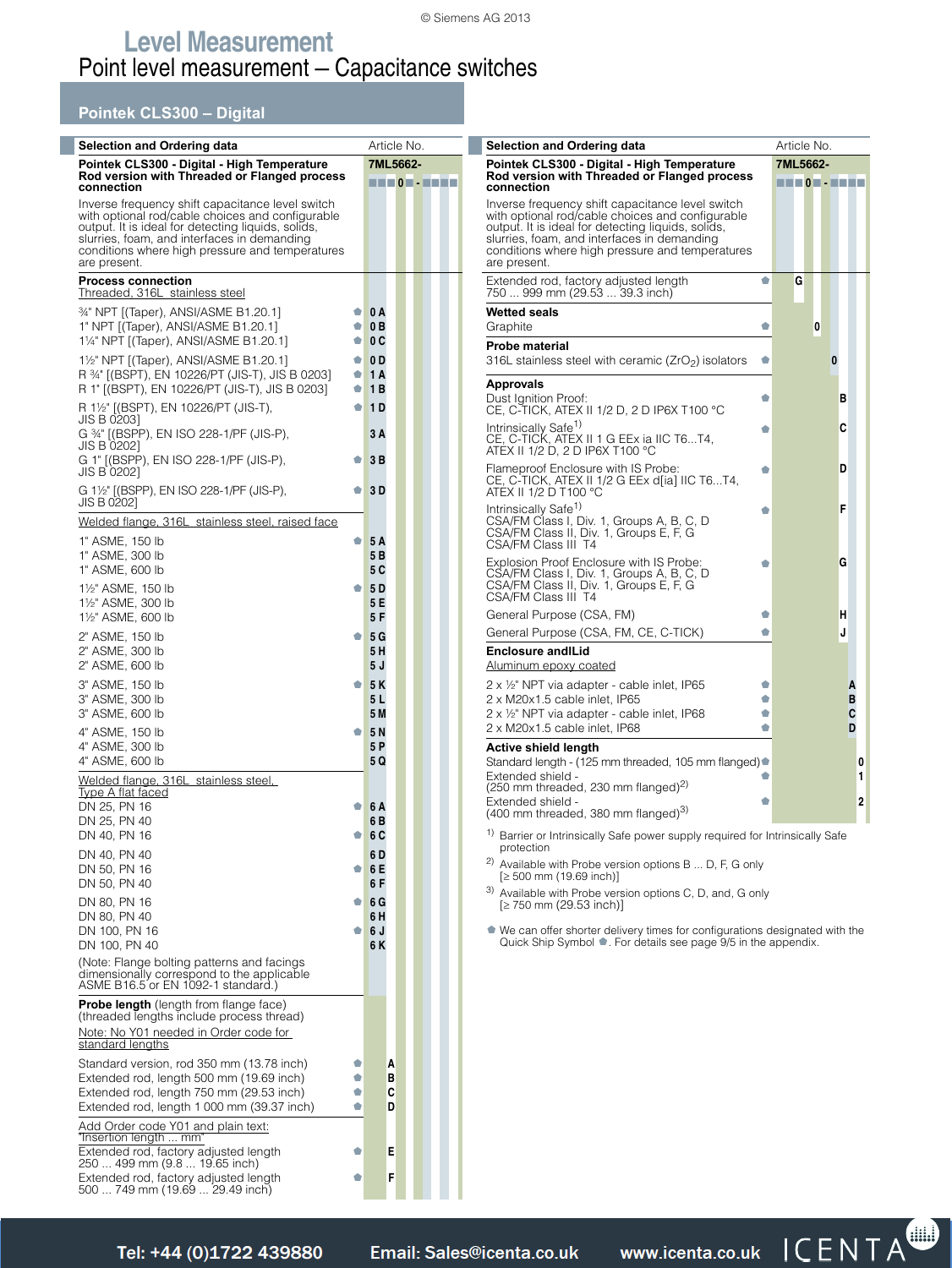### **Level Measurement** Point level measurement — Capacitance switches

**Pointek CLS300 – Standard and Digital**

| <b>Selection and Ordering data</b>                                                                                                                                                                                 | Order code      |
|--------------------------------------------------------------------------------------------------------------------------------------------------------------------------------------------------------------------|-----------------|
| <b>Further designs</b>                                                                                                                                                                                             |                 |
| Please add "-Z" to Article No. and specify Order<br>$code(s)$ .                                                                                                                                                    |                 |
| Total insertion length: enter the total insertion length •<br>in plain text description                                                                                                                            | <b>Y01</b>      |
| Stainless steel tag [69 x 50 mm (2.71 x 1.97 inch)]: $\bullet$ Y15<br>Measuring-point number/identification<br>(max. 27 characters) specify in plain text                                                          |                 |
| Manufacturer's test certificate: M to DIN 55350,<br>Part 18 and to ISO 9000                                                                                                                                        | C <sub>11</sub> |
| Inspection Certificate Type 3.1 per EN 10204                                                                                                                                                                       | C <sub>12</sub> |
| <b>Operating Instructions</b>                                                                                                                                                                                      |                 |
| Note: The Operating Instructions should be<br>ordered as a separate line on the order.<br>This device is shipped with the Siemens Milltronics<br>manual DVD containing the ATEX Quick Start and<br>manual library. | See page 4/59   |
| <b>Accessories</b>                                                                                                                                                                                                 | See page 4/59   |

¢ We can offer shorter delivery times for configurations designated with the Quick Ship Symbol ¢. For details see page 9/5 in the appendix.

| <b>Selection and Ordering data</b>                                                                                                                                                                                                                                                     | Article No.   |
|----------------------------------------------------------------------------------------------------------------------------------------------------------------------------------------------------------------------------------------------------------------------------------------|---------------|
| <b>Operating Instructions - Standard</b>                                                                                                                                                                                                                                               |               |
| English                                                                                                                                                                                                                                                                                | 7ML1998-5JH04 |
| German                                                                                                                                                                                                                                                                                 | 7ML1998-5JH34 |
| Note: The Operating Instructions should be<br>ordered as a separate line on the order.                                                                                                                                                                                                 |               |
| Quick Start manual, multi-language                                                                                                                                                                                                                                                     | A5E32221251   |
| This device is shipped with the Siemens Milltronics<br>manual DVD containing the ATEX Quick Start and<br>Operating Instructions library.                                                                                                                                               |               |
| <b>Operating Instructions - Digital</b>                                                                                                                                                                                                                                                |               |
| English                                                                                                                                                                                                                                                                                | 7ML1998-5JJ05 |
| French                                                                                                                                                                                                                                                                                 | 7ML1998-5JJ11 |
| German                                                                                                                                                                                                                                                                                 | 7ML1998-5JJ34 |
| Note: The Operating Instructions should be<br>ordered as a separate line on the order.                                                                                                                                                                                                 |               |
| Quick Start manual, multi-language                                                                                                                                                                                                                                                     | A5E32221496   |
| This device is shipped with the Siemens Milltronics<br>manual DVD containing the ATEX Quick Start and<br>Operating Instructions library.                                                                                                                                               |               |
| <b>Accessories</b>                                                                                                                                                                                                                                                                     |               |
| One metallic cable gland M20x1.5, -40  +80 °C<br>$(-40 +176)$ °F) with integrated shield connection<br>(available for PROFIBUS PA)                                                                                                                                                     | 7ML1930-1AQ   |
| General Purpose                                                                                                                                                                                                                                                                        |               |
| 1/2" NPT General Purpose Cable Entry IP68/IP69K<br>NEMA6, -40  -100 °C (-40  -212 °F), cable size<br>6  12 mm (0.236  0.472 inch)                                                                                                                                                      | 7ML1830-1JA   |
| M20x1.5 General Purpose Cable Entry IP68/IP69K<br>NEMA6, -40  -100 °C (-40  -212 °F), cable size<br>7  12 mm (0.275  0.472 inch)                                                                                                                                                       | 7ML1830-1JC   |
| Hazardous Locations                                                                                                                                                                                                                                                                    |               |
| 1/2" NPT EMC rated Cable Gland: Dust Ignition Proof,<br>Flameproof Exd, and Increased Safety ATEX II 2 GD<br>ExtD A21 (Zone 1, Zone 2, Zone 21, Zone 22, and in<br>Gas Groups IIA, IIB and IIC) -60  +80 °C IP66, IP67,<br>IP68, NEMA4X, cable sizes 5.5  12 mm<br>(0.216  0.472 inch) | 7ML1830-1JB   |
| M20 EMC rated Cable Gland: Dust Ignition Proof,<br>Flameproof Exd, and Increased Safety ATEX II 2 GD<br>ExtD A21 (Zone 1, Zone 2, Zone 21, Zone 22 and in<br>Gas Groups IIA, IIB and IIC) -60  +80 °C IP66, IP67,<br>IP68, NEMA4X, cable sizes 5.5  12 mm<br>(0.216  0.472 inch)       | 7ML1830-1JD   |
| Blind threaded flanges are available.<br>Please contact ceg.smpi@siemens.com with a<br>completed application data sheet on page 4/11                                                                                                                                                   |               |
| <b>Pointek Specials</b>                                                                                                                                                                                                                                                                | See page 4/82 |
|                                                                                                                                                                                                                                                                                        |               |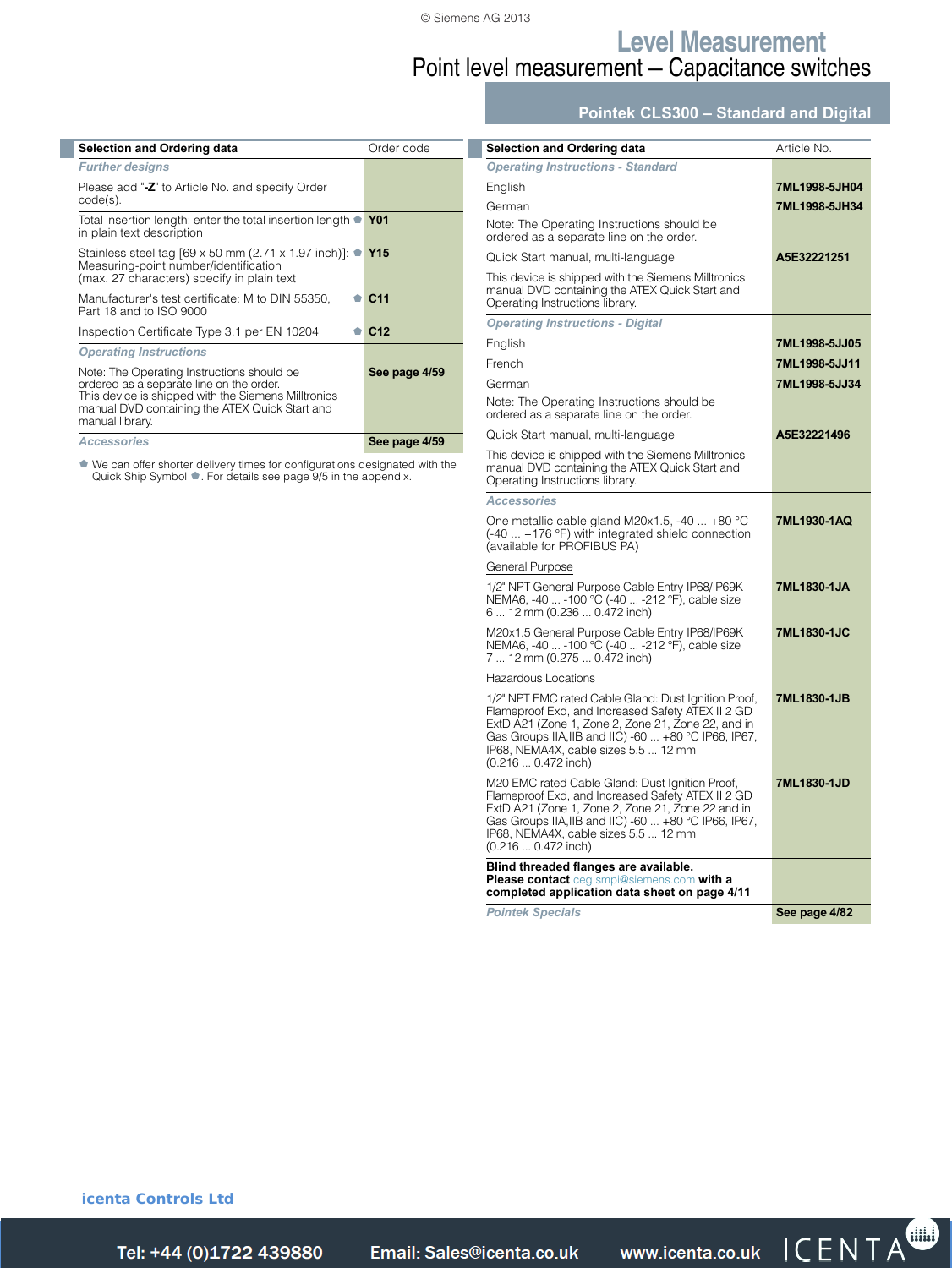### **Level Measurement** Point level measurement — Capacitance switches

#### **Pointek CLS300 – Standard and Digital**

#### ■**Characteristic curves**



Permitted operating pressure = 30 bar (435 psi) at 75 °C

Pointek CLS300 Process Pressure/Temperature derating curves (7ML5650, 7ML5651, 7ML5660 and 7ML5661)

![](_page_15_Figure_7.jpeg)

Pointek CLS300 Process Pressure/Temperature derating curves (7ML5652 and 7ML5662)

**icenta Controls Ltd** 

Tel: +44 (0)1722 439880

*Telain: Sales@icenta.co.uk* www.icenta.co.uk  $\overline{ICENTA}$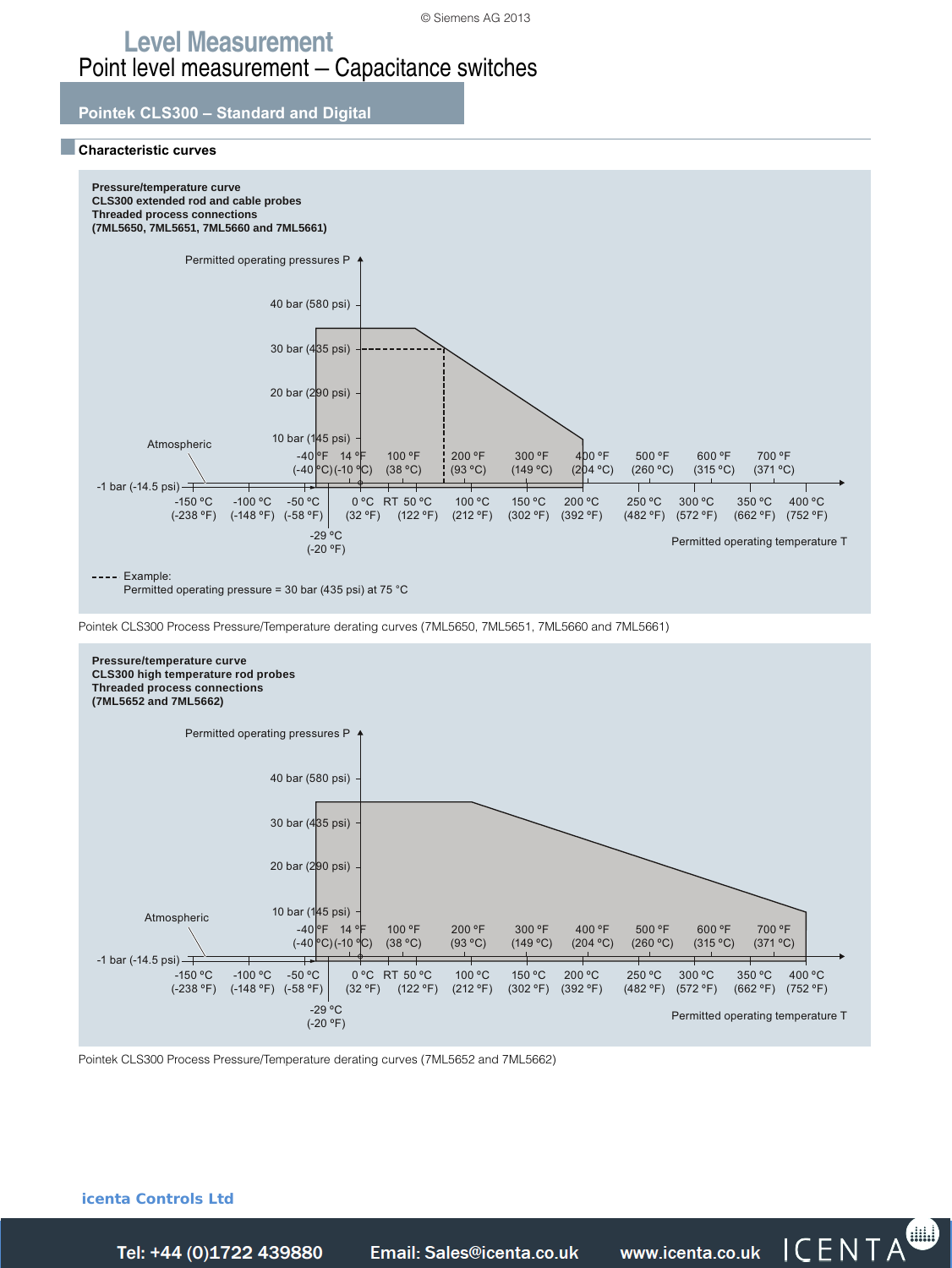### **Level Measurement**

## Point level measurement — Capacitance switches

![](_page_16_Figure_3.jpeg)

![](_page_16_Figure_4.jpeg)

Pointek CLS300 Process Pressure/Temperature derating curves (7ML5650, 7ML5651, 7ML5660, and 7ML5661)

![](_page_16_Figure_6.jpeg)

 $1)$  The curve denotes the minimum allowable flange class for the shaded area below.

Pointek CLS300 Process Pressure/Temperature derating curves (7ML5652 and 7ML5662)

Siemens FI 01 · 2014 **4/61** *Tel: +44 (0)1722 41 Fax: +44 (0)1722 e: sales@icenta.co.uk www.icenta.co.uk*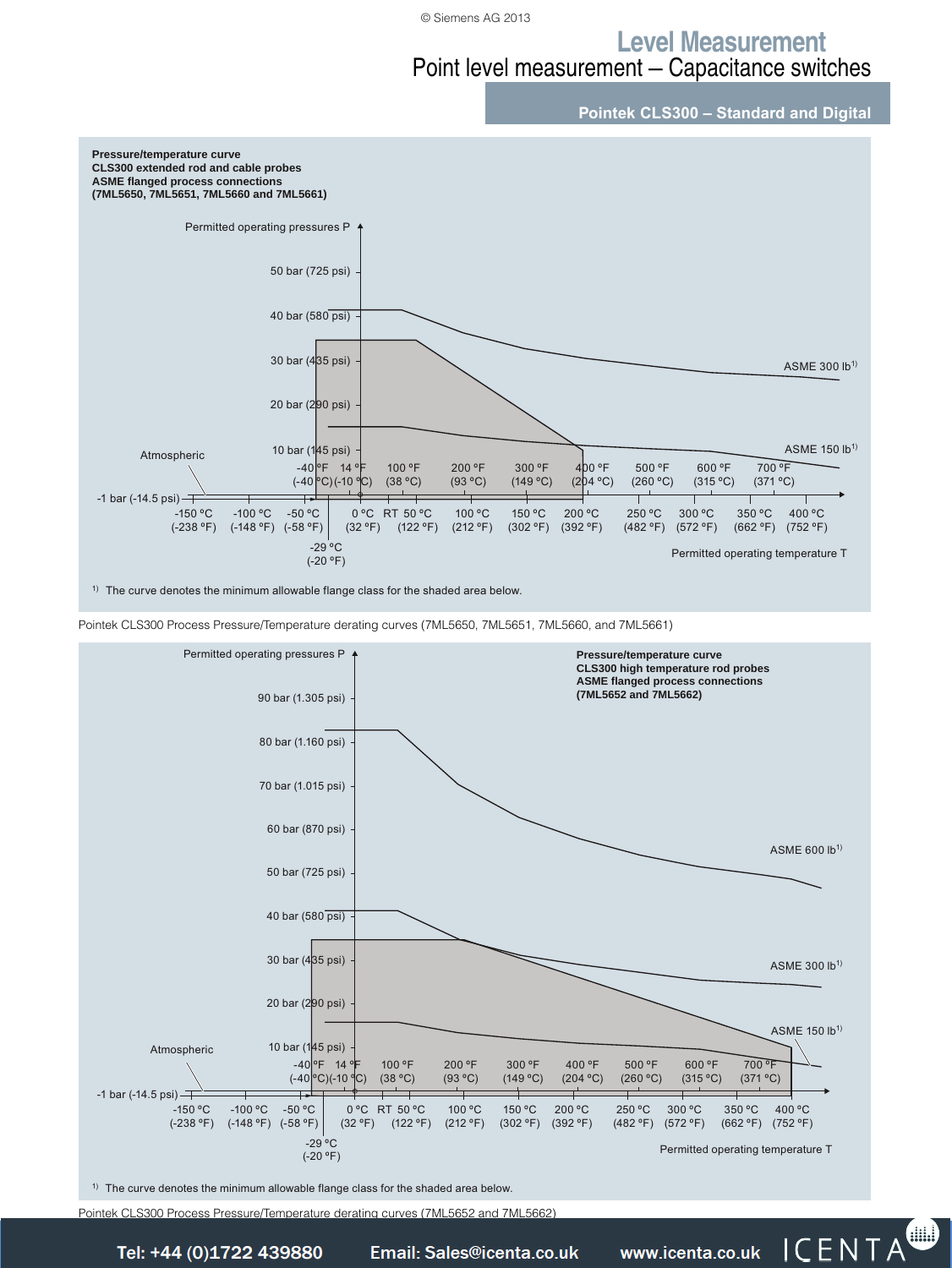### **Level Measurement** Point level measurement — Capacitance switches

#### **Pointek CLS300 – Standard and Digital**

![](_page_17_Figure_3.jpeg)

 $1)$  The curve denotes the minimum allowable flange class for the shaded area below.

Pointek CLS300 Process Pressure/Temperature derating curves (7ML5650, 7ML5651, 7ML5660 and 7ML5661)

![](_page_17_Figure_6.jpeg)

Pointek CLS300 Process Pressure/Temperature derating curves (7ML5652 and 7ML5662)

#### **icenta Controls Ltd**

Tel: +44 (0)1722 439880

*Telail: Sales@icenta.co.uk* www.icenta.co.uk  $\overline{CENTA}$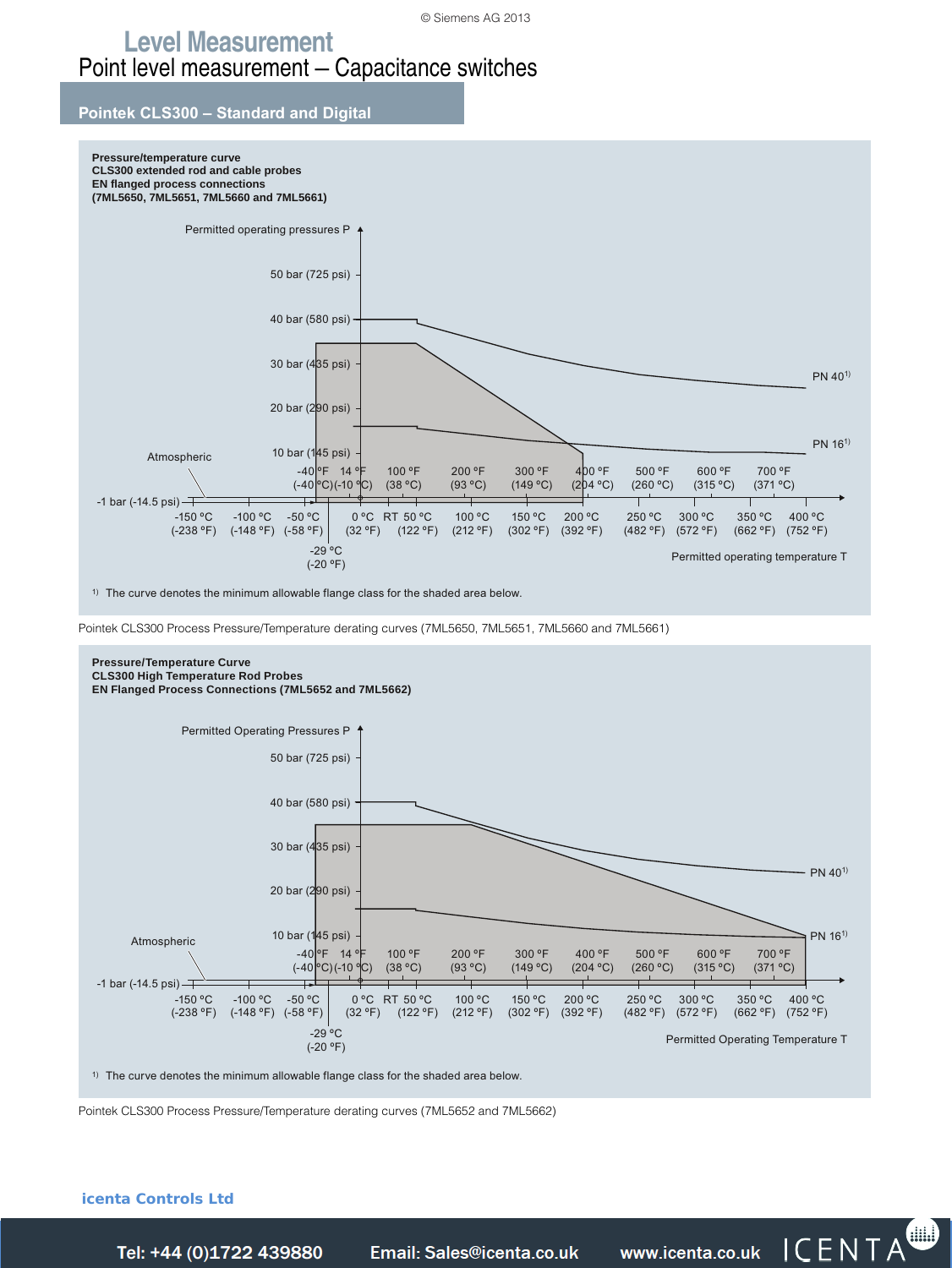### **Level Measurement** Point level measurement — Capacitance switches

**Pointek CLS300 – Standard and Digital**

![](_page_18_Figure_3.jpeg)

Pointek CLS300 - Threaded Process Connections, dimensions in mm (inch)

#### **icenta Controls Ltd**

■**Dimensional drawings**

Siemens FI 01 · 2014 **4/63** *Tel: +44 (0)1722 41 Fax: +44 (0)1722 e: sales@icenta.co.uk www.icenta.co.uk*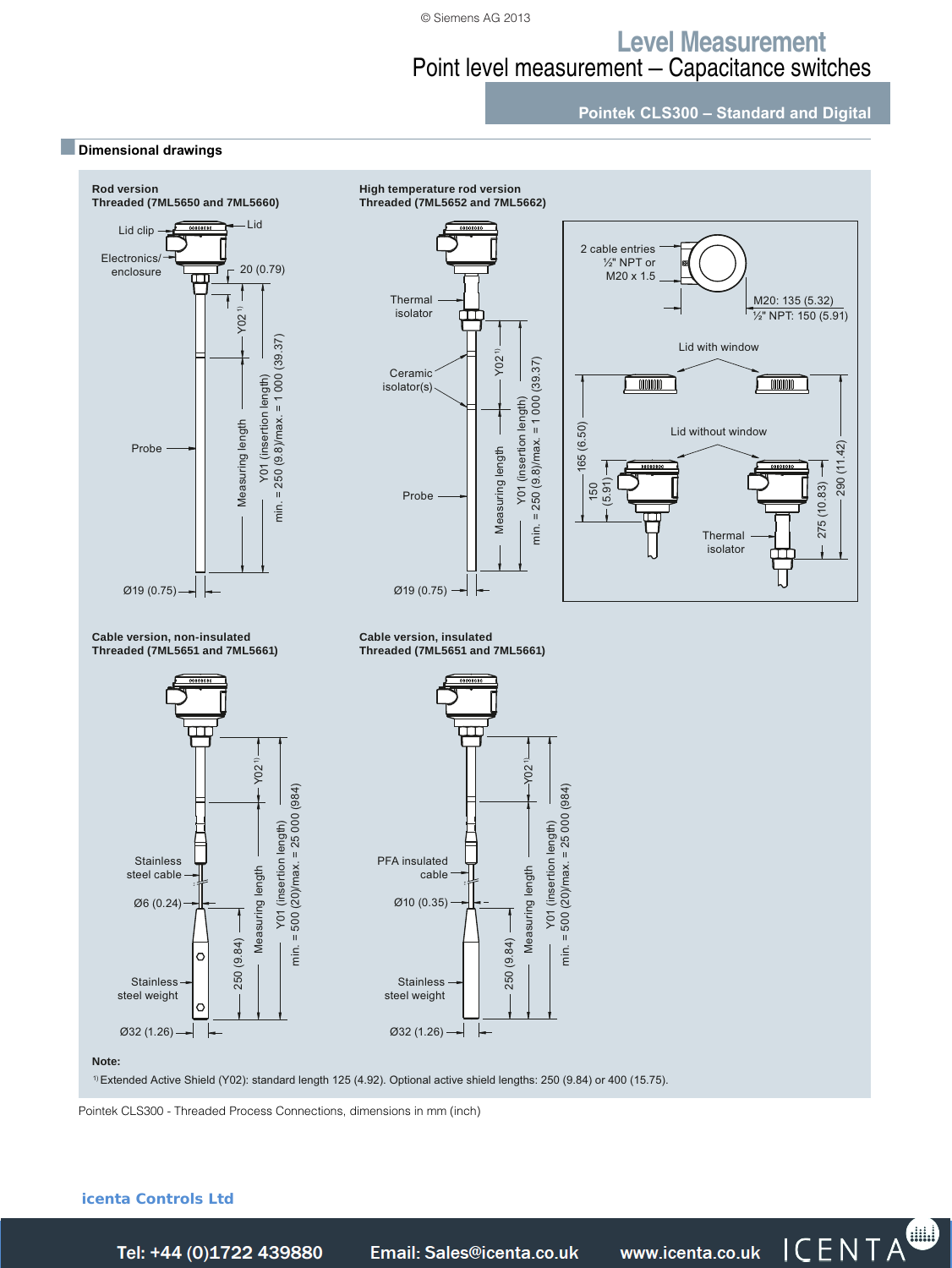#### **Pointek CLS300 – Standard and Digital**

![](_page_19_Figure_3.jpeg)

*Tel: +44 (0)1722 41 Fax: +44 (0)1722 e: sales@icenta.co.uk www.icenta.co.uk* 

**icenta Controls Ltd** 

Tel: +44 (0)1722 439880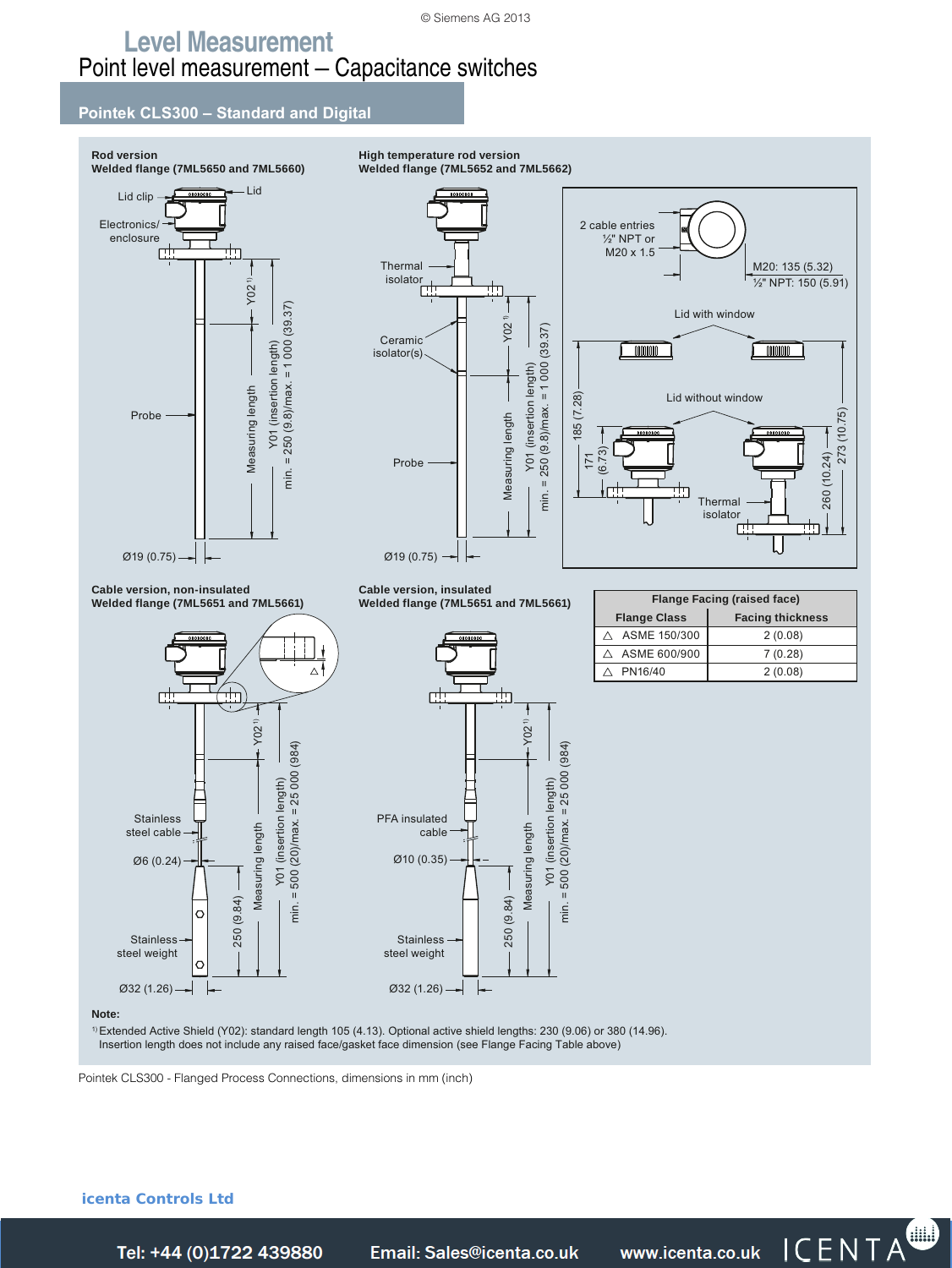### **Level Measurement** Point level measurement — Capacitance switches

**Pointek CLS300 – Standard and Digital**

■**Schematics**

![](_page_20_Figure_4.jpeg)

A magnet can be used to test the sensor without opening the lid of the<br>Pointek CLS300 digital version. Bring the magnet close to the test area<br>indicated on the enclosure. The sensor test starts and finishes automatically after 10 seconds.

Pointek CLS300 connection

#### **icenta Controls Ltd**

TEST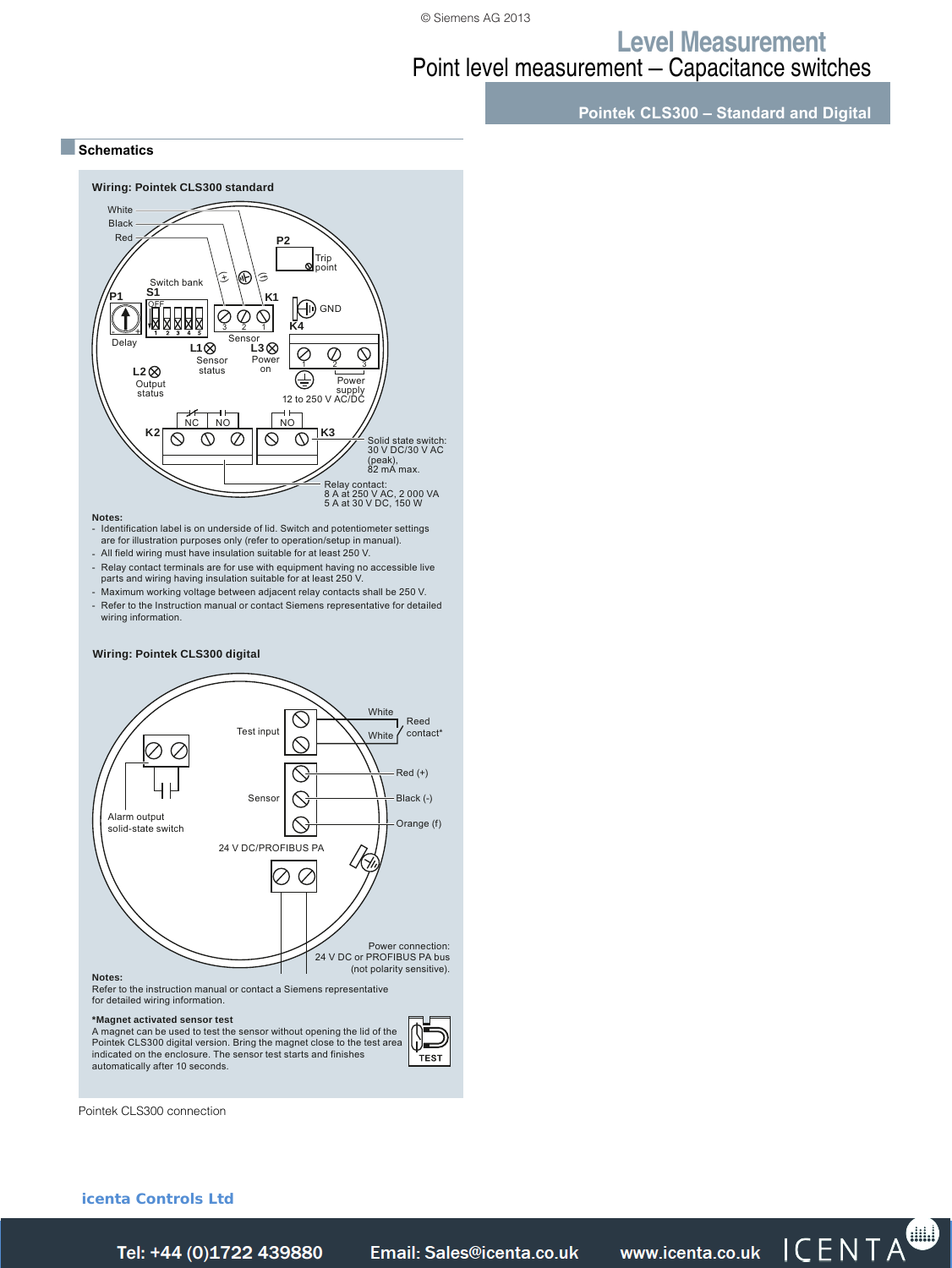### **Pointek CLS Specials**

| Selection and ordering data                                                                   |             |                                                                              |             |  |  |  |  |  |
|-----------------------------------------------------------------------------------------------|-------------|------------------------------------------------------------------------------|-------------|--|--|--|--|--|
| Pointek Specials <sup>1)</sup>                                                                |             | Pointek Specials <sup>1)</sup>                                               |             |  |  |  |  |  |
|                                                                                               | Article No. |                                                                              | Article No. |  |  |  |  |  |
| <b>CLS100 Polycarbonate Lid and Gasket, FKM</b>                                               |             | Kit, Sensor for cable units, PPS, Digital,<br><b>FKM</b>                     | A5E01163678 |  |  |  |  |  |
|                                                                                               |             | Kit, Sensor for cable units, PPS, Standard,<br><b>FFKM</b>                   | A5E01163679 |  |  |  |  |  |
|                                                                                               |             | Kit, Sensor for cable units, PPS, Digital,<br><b>FFKM</b>                    | A5E01163680 |  |  |  |  |  |
| Kit, Lid and gasket,<br>CLS100 enclosure version                                              | A5E01163671 | Kit, Sensor for cable units, PVDF, Standard,<br><b>FKM</b>                   | A5E01163681 |  |  |  |  |  |
| <b>CLS100 Miscellaneous Parts</b>                                                             |             | Kit, Sensor for cable units, PVDF, Digital,<br><b>FKM</b>                    | A5E01163682 |  |  |  |  |  |
| Custom length of cable is available only for<br>7ML5501-xxx1x and 7ML5501-xxx5x <sup>2)</sup> |             | Kit, Sensor for cable units, PVDF, Standard,<br><b>FFKM</b>                  | A5E01163683 |  |  |  |  |  |
| CLS200 Gasket (IP65), Synprene                                                                |             | Kit, Sensor for cable units, PVDF, Digital,<br><b>FFKM</b>                   | A5E01163684 |  |  |  |  |  |
| Spare gasket, enclosure version<br>(IP65 versions only)                                       | A5E01163672 | <b>CLS200 Mounting Bracket,</b><br>316L stainless steel                      |             |  |  |  |  |  |
| CLS200 Gasket (IP68), Silicone                                                                |             |                                                                              |             |  |  |  |  |  |
|                                                                                               |             |                                                                              |             |  |  |  |  |  |
|                                                                                               |             | Spare mounting bracket<br><b>CLS200 PROFIBUS Connector (IP65)</b>            | A5E01163685 |  |  |  |  |  |
| Spare gasket, enclosure version                                                               | A5E01163673 |                                                                              |             |  |  |  |  |  |
| (IP68 versions)<br><b>CLS200 Blind Lid</b>                                                    |             | Spare, PROFIBUS connector                                                    | A5E01163686 |  |  |  |  |  |
|                                                                                               |             | (IP65 versions only)                                                         |             |  |  |  |  |  |
|                                                                                               |             | <b>CLS200 Miscellaneous Parts</b>                                            |             |  |  |  |  |  |
|                                                                                               |             | CLS200 with FFKM O-rings (any version) <sup>2)</sup>                         |             |  |  |  |  |  |
|                                                                                               |             | <b>CLS200 Electronics</b>                                                    | 7ML1830-1JE |  |  |  |  |  |
| Spare aluminum blind lid                                                                      | A5E01163674 | Test magnet, digital version<br>Amplifier/power supply kit, standard version | A5E03251681 |  |  |  |  |  |
| (for standard versions only)                                                                  |             | Amplifier/power supply, digital version                                      | 7ML1830-1JF |  |  |  |  |  |
| <b>CLS200 Lid with window</b>                                                                 |             | LCD display, digital version                                                 | 7ML1830-1JK |  |  |  |  |  |
|                                                                                               |             | <b>CLS300 Cable Extensions.</b><br>316L stainless steel                      |             |  |  |  |  |  |
| Spare aluminum lid with window                                                                | A5E01163676 | Kit, stainless steel cable extension, 1 m,                                   | A5E01163688 |  |  |  |  |  |
| <b>CLS200 Sensor Kit for cable units</b>                                                      |             | adjustable by customer                                                       |             |  |  |  |  |  |
|                                                                                               |             | Kit, stainless steel cable extension, 3 m,<br>adjustable by customer         | A5E01163689 |  |  |  |  |  |
|                                                                                               |             | Kit, stainless steel cable extension, 5 m,<br>adjustable by customer         | A5E01163690 |  |  |  |  |  |
| Kit, Sensor for cable units, PPS, Standard, FKM                                               | A5E01163677 | Kit, stainless steel cable extension, 10 m,<br>adjustable by customer        | A5E01163691 |  |  |  |  |  |
|                                                                                               |             | Kit, stainless steel cable extension, 15 m,<br>adjustable by customer        | A5E01163693 |  |  |  |  |  |
|                                                                                               |             | Kit, stainless steel cable extension, 20 m,<br>adjustable by customer        | A5E01163695 |  |  |  |  |  |

#### **icenta Controls Ltd**

Tel: +44 (0)1722 439880

*Telail: Sales@icenta.co.uk* www.icenta.co.uk  $\mathsf{TCENTA}^{\bullet}$